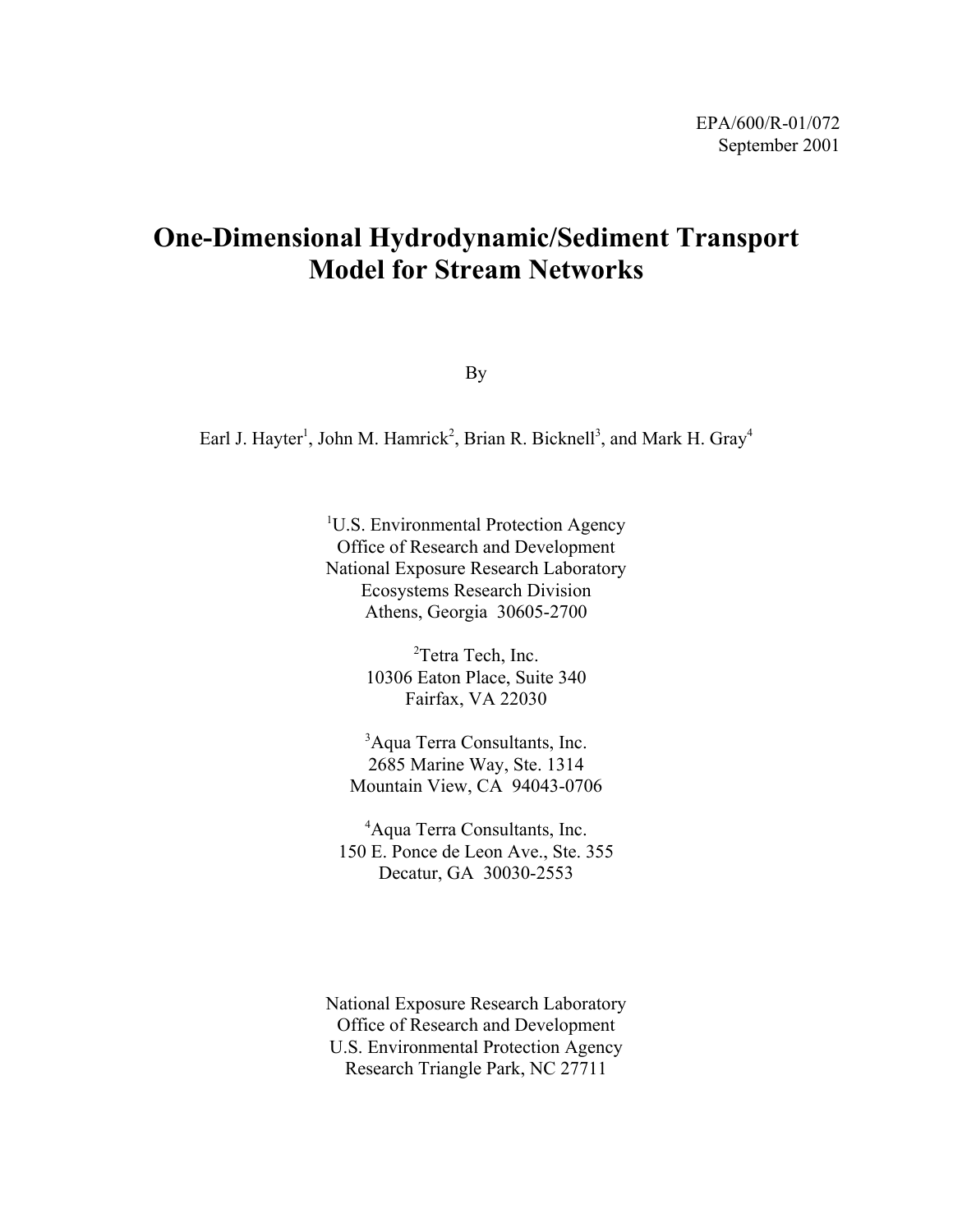# **Notice**

The U.S. Environmental Protection Agency through its Office of Research and Development funded and managed the research described here under contract (68-C-98-010; Work Assignment 2-08) to Aqua Terra Consultants, Inc. It has been subjected to the Agency's peer and administrative review and has been approved for publication as an EPA document. Mention of trade names or commercial products does not constitute endorsement or recommendation for use.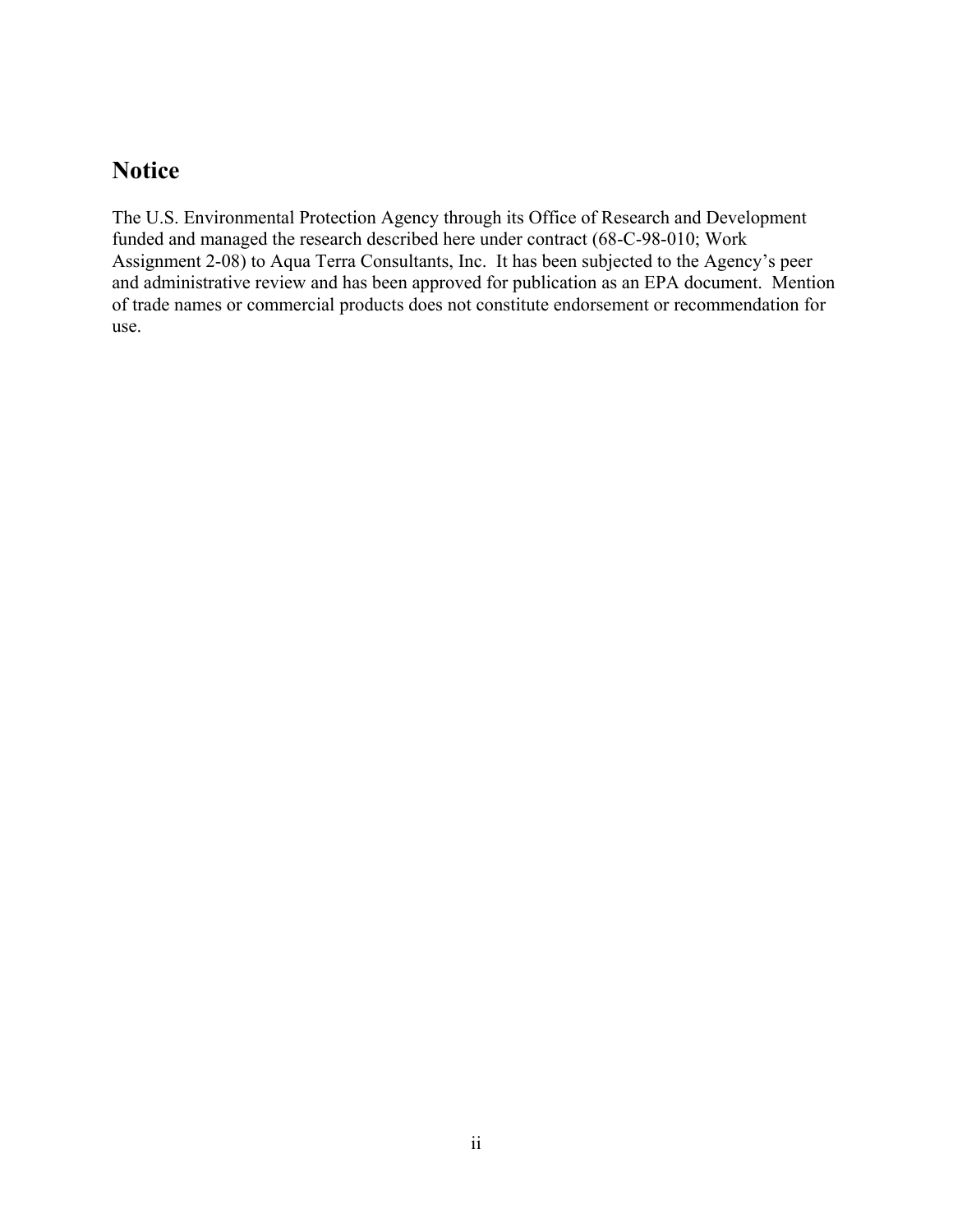# **Abstract**

This technical report describes a new sediment transport model and the supporting postprocessor, and sampling procedures for sediments in streams. Specifically, the following items are described herein:

- EFDC1D This is a new one-dimensional hydrodynamic and sediment transport model that can be applied to stream networks. The model code and two sample data sets are included on the distribution CD. The User Manual is published as a separate report (Hamrick 2001). EFDC1D can simulate bi-directional unsteady flows and has the ability to accommodate unsteady inflows and outflows associated with upstream inflows, lateral inflows and withdrawals, groundwater-surface water interaction, evaporation and direct rainfall. The model also includes representation of hydraulic structures such as dams and culverts. For sediment transport, the model includes settling, deposition and resuspension of multiple size classes of cohesive and noncohesive sediments. The bed is represented by multiple layers of mixed sediment classes. A bed consolidation model is implemented to predict time variations of bed depth, void ratio, bulk density and shear strength. The sediment bed representation is dynamically coupled to the cross-sectional area representation to account for area changes due to deposition and resuspension.
- GenScn The interactive computer program *GENeration and analysis of model simulation SCeNarios* (GenScn) was modified to read in one of the output files from EFDC1D, namely the "dump1d.out" file. This files contains simulated time series of parameters such as water surface elevation, temperature, salinity, discharge, crosssectional area and wetted perimeter, concentrations of suspended cohesive and noncohesive sediment, and average bed shear stress at each computational cell. Time series plots of these parameters can be generated for any computational cell. The modified version of GenScn is also included on the distribution CD.
- Another task in this project was to link the EFDC1D hydrodynamic and sediment transport model with HSPF (Bicknell *et al.* 1997) to provide a more valid flow/sediment transport modeling tool for development of TMDLs in watersheds that experience significant nonpoint source impacts. While complete integration of EFDC1D with HSPF is feasible, it is a task that requires: 1) additional study to determine the advisability and method of integration, 2) additional 1-D model code testing and refinement, and 3) more resources than were available in this effort. As such, a linkage program was developed to reformat the output of HSPF for subsequent input to the stand-alone EFDC1D model. This linkage program is also included on the distribution CD.
- To perform sediment transport modeling, a comprehensive set of hydrologic, hydraulic, and sediment data must be collected/measured in the water body to be modeled. A generic field study work plan, including sampling procedures, is given as an example of the type of field study that should be performed to collect these data.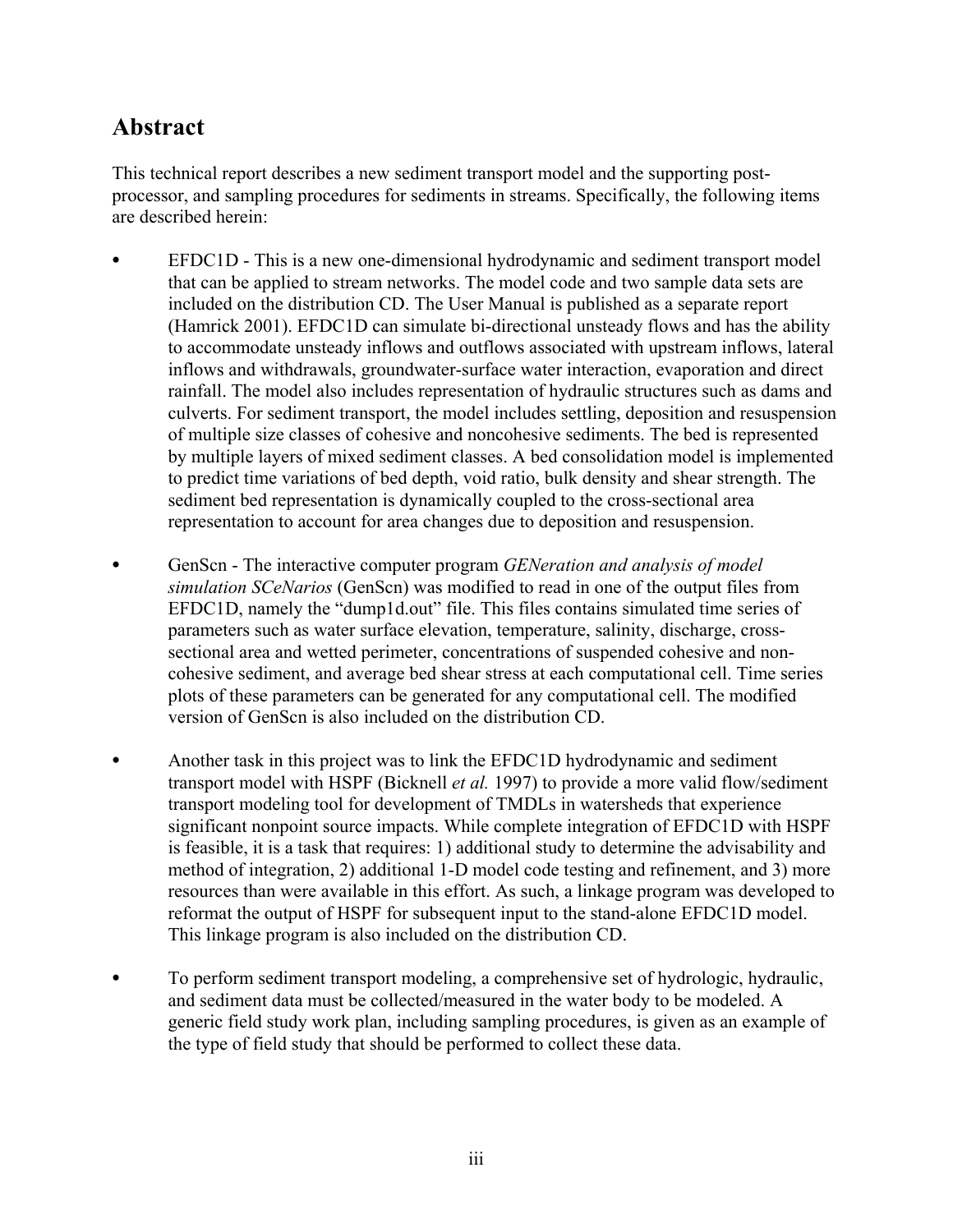# **Foreword**

The National Exposure Research Laboratory's Ecosystems Research Division (ERD) in Athens, Georgia, conducts research on organic and inorganic chemicals, greenhouse gas biogeochemical cycles, and land use perturbations that create direct and indirect, chemical and non-chemical stresses, exposures, and potential risks to humans and ecosystems. ERD develops, tests, applies and provides technical support for exposure and ecosystem response models used for assessing and managing risks to humans and ecosystems, within a watershed / regional context.

The Regulatory Support Branch (RSB) conducts applied research and development, and provides technical support and assistance to customer Program and Regional Offices, States, Municipalities, and Tribes. As an outreach for ERD research on the occurrence, movement, transformation, impact, and control of environmental contaminants, RSB develops management and engineering tools to help environmental resource managers achieve environmental goals through comprehensive watershed management. Exposure models are distributed and supported via the EPA Center for Exposure Assessment Modeling (CEAM).

The development and release of EFDC1D and the supporting programs described herein is in support of the Agency's Total Maximum Daily Load (TMDL) program as required by the Clean Water Act. EFDC1D is a state-of-the-science one-dimensional hydrodynamic and sediment transport model that can be used to model sediment impacted streams and rivers for determination of sediment TMDLs. The development of EFDC1D was funded by EPA's Office of Research and Development (ORD), but resulted from a cooperative effort between ORD and the Office of Water's Office of Science and Technology.

> Rosemarie C. Russo, Ph.D. **Director** Ecosystems Research Division Athens, Georgia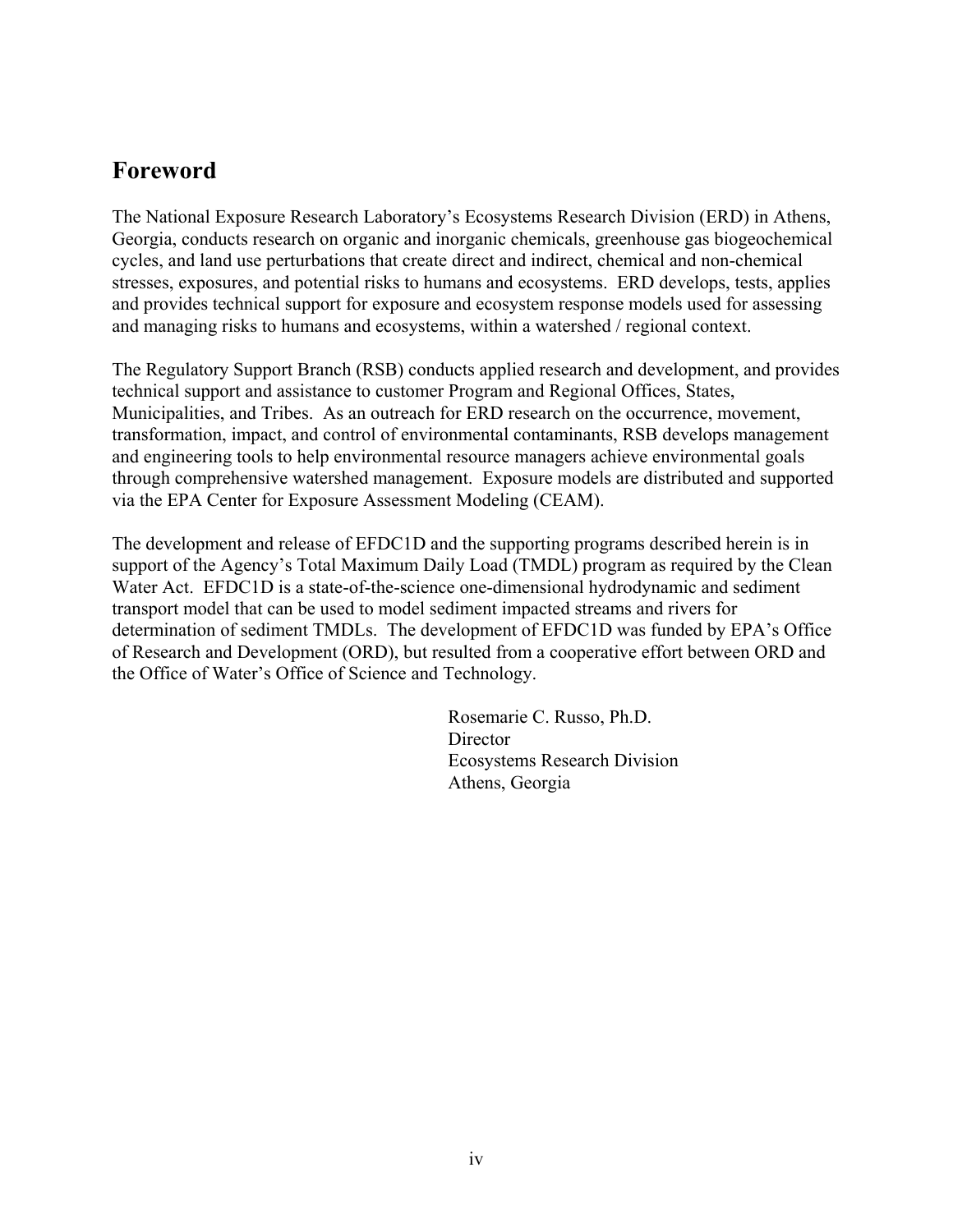# **Table of Contents**

| Contents       | Page                                                             |  |  |  |  |  |
|----------------|------------------------------------------------------------------|--|--|--|--|--|
|                |                                                                  |  |  |  |  |  |
|                |                                                                  |  |  |  |  |  |
|                |                                                                  |  |  |  |  |  |
| $\mathbf{I}$ . | LA.<br>I.B<br>I.C                                                |  |  |  |  |  |
| II.            | II.A.<br>II.B<br>ILC                                             |  |  |  |  |  |
| III.           | III.A<br>III.B                                                   |  |  |  |  |  |
| Appendices     |                                                                  |  |  |  |  |  |
| A              |                                                                  |  |  |  |  |  |
| B              | Instructions for using EFDC1D visualization software (GenScn) 30 |  |  |  |  |  |
|                |                                                                  |  |  |  |  |  |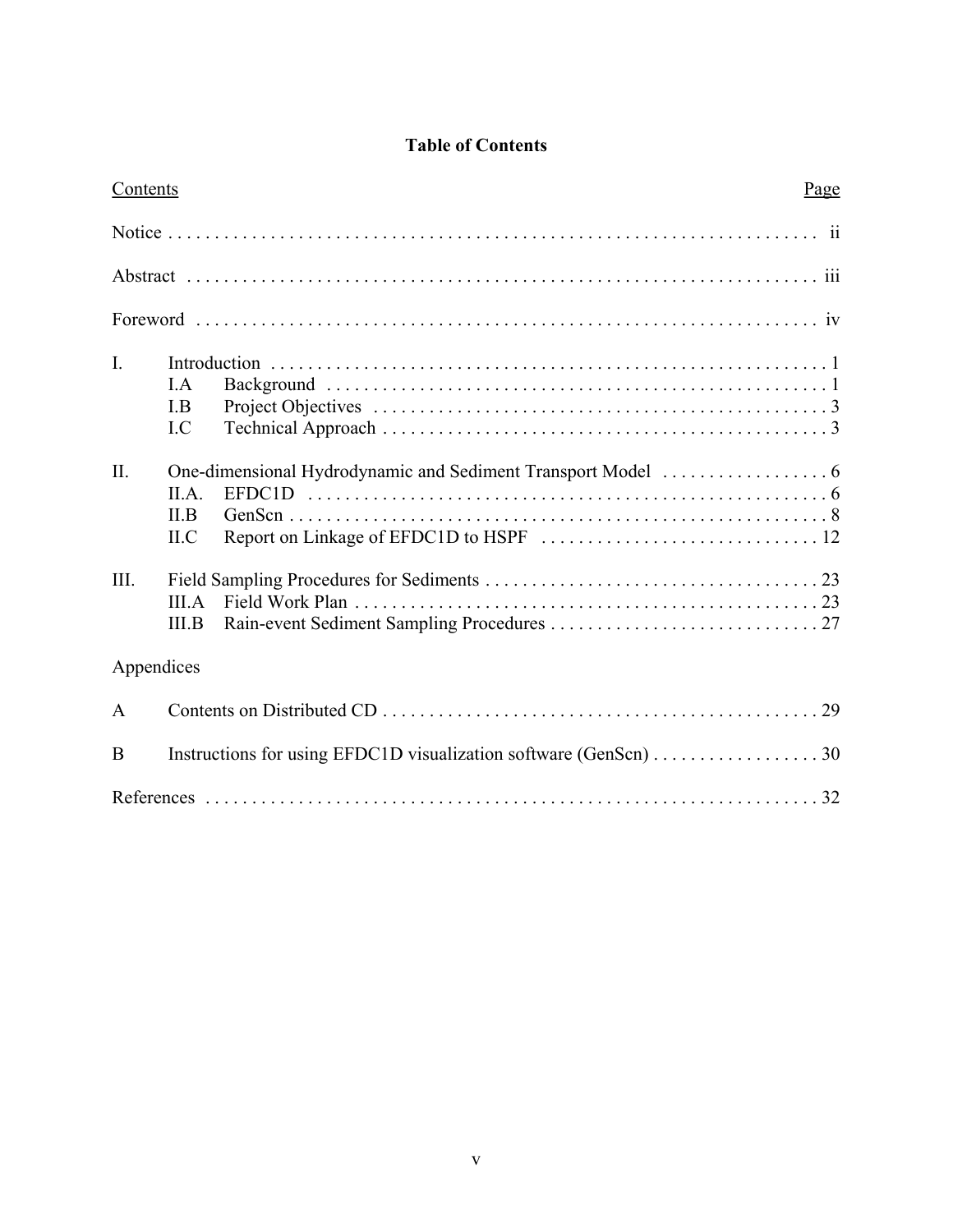### **I. Introduction**

### **I.A Background**

 Excessive loads of nutrients, sediments and pathogens are being transported by overland drainage and riverine flow to many lakes, reservoirs and estuaries. The Clean Water Act of 1987 (CWA) requires the EPA to develop, revise and review effluent limitations and standards for a technology based industrial point source water pollution control program under Section §304(m). Additionally, for water bodies, e.g., streams, rivers, lakes, reservoirs and estuaries, that have been classified by State Environmental Regulatory Agencies as impaired, Section §303(d) of the CWA requires the States to develop Total Maximum Daily Loads (TMDLs) for the contaminant(s) of concern (COC) considering point sources, nonpoint sources, and a margin of safety for uncertainty. The goal of TMDL analysis is to provide a defensible, scientific approach that the States can use to establish water quality based controls for impaired waters. The main goal of sediment TMDL analysis is to protect designated or existing uses of natural resource systems in watersheds by:

- a. Characterizing properly functioning watershed processes that influence the erosion, transport and storage of sediment;
- b. Evaluating the degree to which the current and expected future functioning of these processes is impaired. The impairment usually results from the transport of excessive sediment loads to water bodies (e.g., streams, lakes) within the watershed. The excess sediment loads are usually generated by changes in watershed processes that result from both natural (e.g., wildfires) and anthropogenic (e.g., logging, agriculture) causes; and
- c. Identifying land and water management restoration actions that should be implemented to restore the proper functionality of the impacted watershed processes.

The Better Assessment Science Integrating Point and Nonpoint Sources (BASINS) was developed to aid States in the targeting and assessing water body segments which fail to meet water quality standards. In addition, BASINS also helps in TMDL development by providing nonpoint and water quality modeling tools. These tools make it possible to predict the effect of allocating allowable pollutant loads among point and nonpoint sources with the goal of meeting water quality standards. BASINS is suitable for many other applications beyond developing TMDLs. Its wide variety of data layers, modeling tools, its ability to query the underlying databases, and its capability to display the results on a map gives it broad applicability for watershed management or community-based environmental protection. Since BASINS is built on ArcView, an industry standard GIS platform, users can also incorporate their own data to the system so that BASINS will more accurately represent local conditions.

BASINS is a suite of interrelated components developed to perform watershed and water quality analysis. These components are grouped into five categories: (1) national databases; (2) assessment tools (TARGET, ASSESS, and Data Mining) for evaluating water quality and point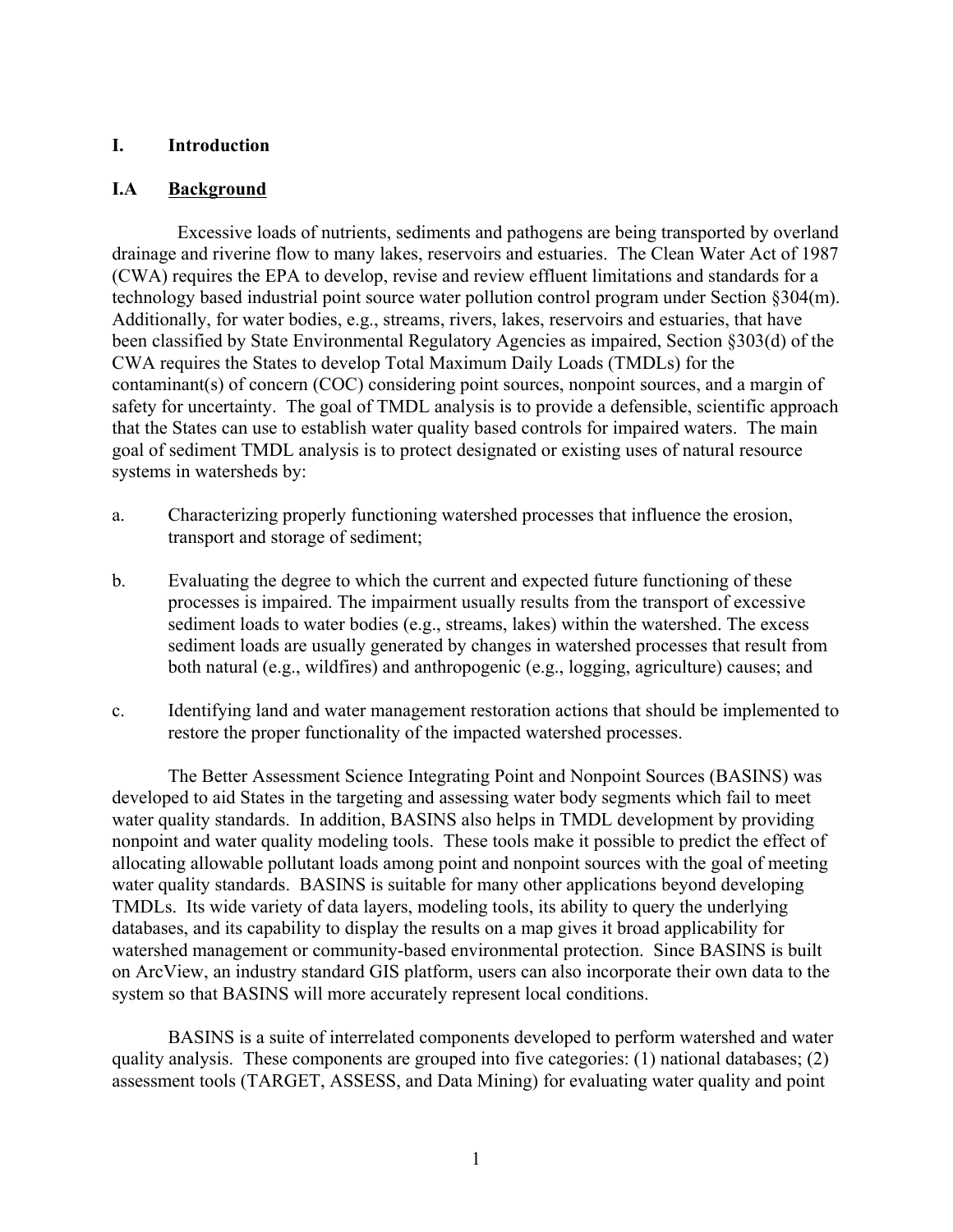source loadings at a variety of scales; (3) utilities including local data import, land-use and DEM reclassification, watershed delineation, and management of water quality observation data; (4) watershed and water quality models including NPSM (HSPF), TOXIROUTE, and QUAL2E; and (5) post processing output tools for interpreting model results. The databases and assessment tools in BASINS are directly integrated within an ArcView GIS environment.

The Nonpoint Source Model (NPSM) in BASINS is HSPF (The Hydrological Simulation Program - FORTRAN). HSPF is a set of computer codes that can simulate the hydrologic, and associated water quality for both conventional and toxic organic pollutants, processes on pervious and impervious land surfaces, and in streams and well-mixed impoundments. HSPF incorporates watershed-scale ARM and NPS (nonpoint source) models into a basin-scale analysis framework that includes fate and transport in one-dimensional stream channels. It is a comprehensive model of watershed hydrology and water quality that allows the integrated simulation of land and soil contaminant runoff processes with in-stream hydraulic and sediment-chemical interactions. The result of this simulation is a time history of the runoff flow rate, sediment load, and nutrient and pesticide concentrations, along with a time history of water quantity and quality at any point in the modeled watershed. HSPF simulates the transport, deposition and scour of three inorganic sediment types (sand, silt, and clay) in streams and wellmixed reservoirs. In addition, HSPF simulates the transport of a single organic chemical and transformation products of that chemical. Flow and sediment transport related assumptions/limitations included in HSPF are the following:

- 1. Scour or deposition of inorganic sediment does not affect the hydraulic properties of the channel.
- 2. Sand, silt, and clay deposit in different areas of the bed; consequently, the deposition or scour of each material is not linked to the other fractions (i.e., "armoring" is not modeled).
- 3. Longitudinal movement of bed sediments is not modeled.
- 4. The rates of deposition and scour of cohesive sediments (clay and silt) are calculated using the expressions given by Krone (1962) and Partheniades (1962), respectively.
- 5. The settling velocity, critical shear stress for deposition, critical shear stress for scour, and erodibility coefficient for each fraction of cohesive sediment that is modeled have to be specified by the user.
- 6. Bed structure (i.e., variation of bed density and bed shear strength) with depth below the water-bed interface is not modeled.
- 7. Primary consolidation of cohesive sediment beds is not represented.
- 8. Flow is assumed to be unidirectional in the modeled stream/river reaches. Thus, tidal (oscillatory) flow cannot be simulated.
- 9. User has to supply the evaporation rate time series as opposed to having this calculated internally.
- 10. Outflow from each stream reach (and thus the average velocity), and the advection of suspended/dissolved constituents, is determined using the kinematic wave routing method as opposed to solution of the governing equations (i.e., conservation of mass and conservation of linear momentum).
- 11. There is a fixed relation between depth (at the deepest point in the reach), surface area,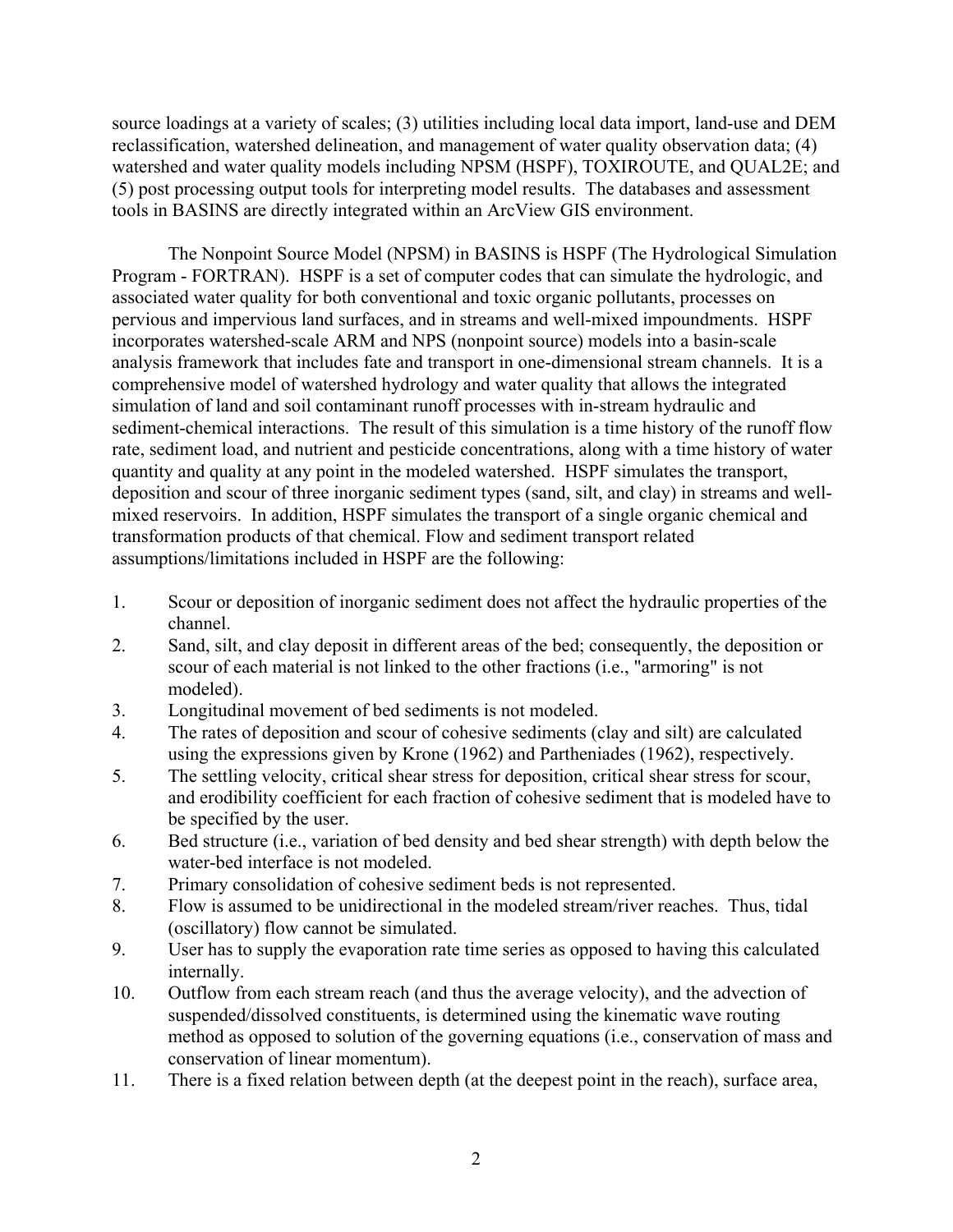and volume. Thus, the shape of the stream's cross-section in a reach is not explicitly taken into account in routing the flow and determining the transport of sediment through that reach, and the shape of a reach does not influence the flow in the upstream reach.

- 12. Water density is not a function of water temperature, salinity, or suspended sediment concentration.
- 13. The bed shear velocity and shear stress is calculated using the assumption that the slope of the energy grade line is equal to the reach (i.e., bed) slope, and thus, that steady, uniform flow occurs in the reach.
- 14. Longitudinal dispersion of transported constituents is not represented.

## **I.B Project Objectives**

The goal of this project is to upgrade the flow and sediment transport routines in HSPF. The existing sediment transport and flow routines in HSPF are simple routing modules, and as such, are limited to steady, uni-direction flows. The specific objectives of this research project designed to accomplish the stated goal are listed below and then described in Section I.C.

- 1. Develop a new stand-alone one-dimensional (1-D) hydrodynamic and sediment transport model.
- 2. Describe the sampling procedures for collecting the sediment transport data necessary to perform sediment transport modeling in streams/rivers.

# **I.C Technical Approach**

The proposed methodology to accomplish the objectives given in the previous section is described in this section. The methodology is presented as the following two tasks.

- 1. Develop a new stand-alone 1-D hydrodynamic and sediment transport model The new stand-alone model will provide for more accurate simulations of the flow in a stream/riverine network as well as the transport and fate of both in-stream sediments and sediments entering the water body being modeled from nonpoint and point sources. This task, which is being performed via a Work Assignment with Aqua Terra Consultants, Inc., will be accomplished by developing a new stand-alone 1-D unsteady hydrodynamic and sediment transport model. The new model will be tested by the EPA Work Assignment Manager (WAM), Dr. Earl J. Hayter. The components involved in this task are listed below.
	- Element 1 Develop and test a stand-alone 1-D model which simulates the flow of water and transport of sediments.

The 1-D model will solve the governing 1-D (cross-sectionally averaged) equations for conservation of mass of water and sediment and linear momentum. Thus, it will be capable of simulating both uni-directional and oscillating (i.e., tidal) flows. Nonpoint and point sources and sinks of water and sediment (including groundwater, precipitation and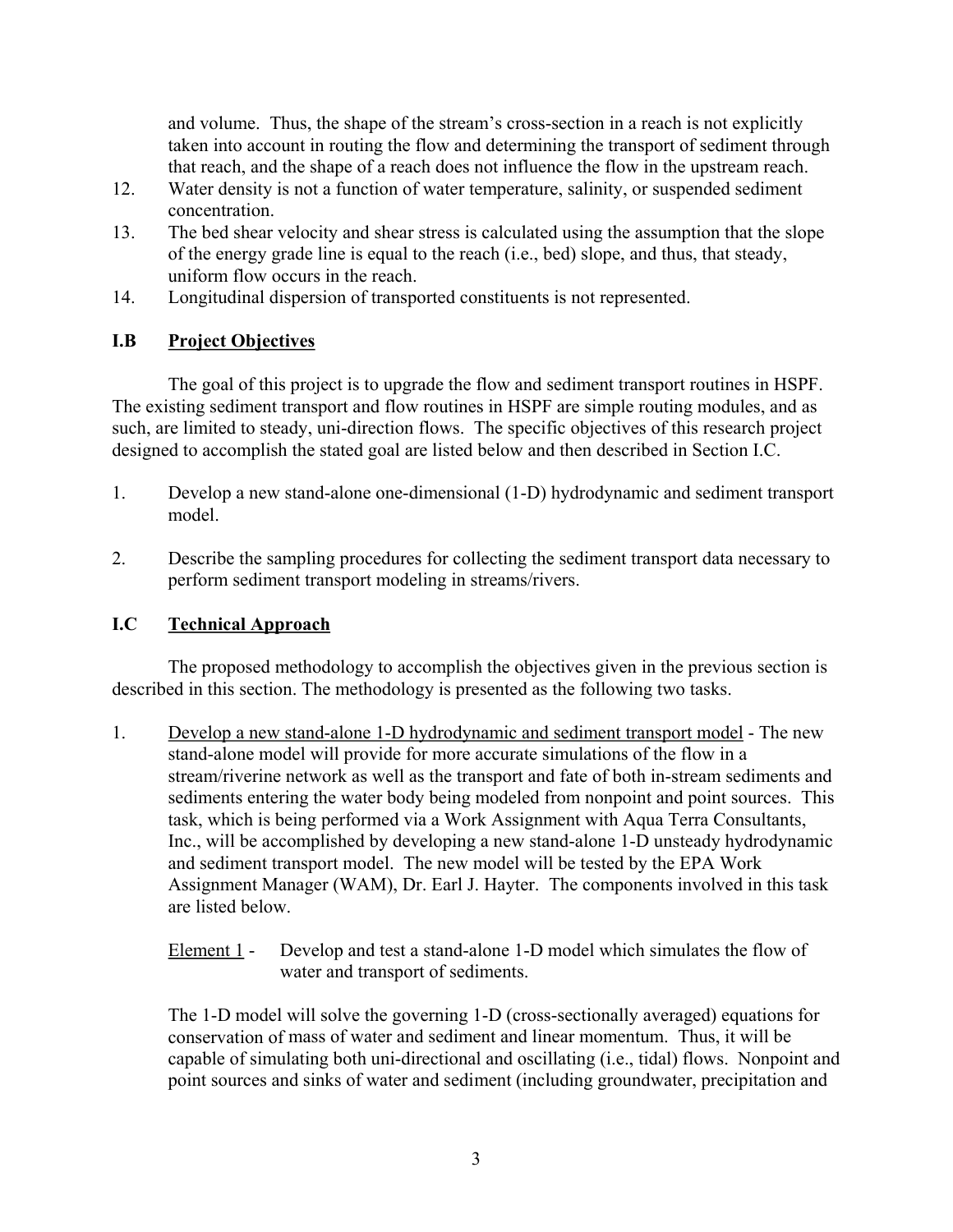evaporation) will be included in the appropriate equations. The 1-D model will be capable of representing a network of streams/channels. In general, a network will be composed of any number of stream reaches, and multiple junctions of these reaches that represent bifurcations and confluences. Boundary conditions for the equations of motion will consist of stage and/or discharge hydrographs, while those for the conservation of sediment mass equation will be total sediment load hydrographs or a user specified sediment flux. Processes/features to be included in the 1-D model are:

- a. Precipitation and evaporation.
- b. Efflux and influx of groundwater to and from the stream reaches, respectively.
- c. Specification and representation in the flow and sediment transport routines of the average cross-sectional shape in each 1-D cell.
- d. The calculated change in bottom elevation (due to scour or deposition) for each cell is taken into account by the hydrodynamic model during the next time-step. Thus, scour and deposition in any cell will affect the hydraulic properties in that cell during subsequent time-steps.
- e. Specification of a representative (or average) bed composition (e.g., grain size distribution, armoring) in each cell.
- f. Water density calculated as a function of water temperature, salinity, and suspended sediment concentration.
- g. Primary consolidation of cohesive sediment (clay and silt) bed should be simulated in each cell using a finite-strain consolidation module. A user-specified flag would indicate whether or not to invoke this module.
- h. In the sediment transport module, longitudinal dispersion of suspended sediment should be simulated. The user should specify whether to use a constant value of the longitudinal dispersion coefficient or a semi-empirical model to calculate the value as a function of local flow properties.
- i. Use state-of-the-art equations for calculating the rates of erosion and deposition and the settling velocity of cohesive sediments. Coagulation and flocculation of suspended cohesive sediments should be explicitly represented in the sediment transport routine.

The stand-alone 1-D model will be thoroughly tested using existing field data from a stream/river system selected by the Contractor and approved by WAM. The field data will be provided by the Contractor to the WAM. A documentation report describing the new model and the testing performed on the model will be produced.

Element 2 - Develop a post-processing program for visualization of the simulated flows and changes in the stream bed resulting from deposition and/or scour of sediments.

Output from the new 1-D model needs to be readable by a post-processing program that graphically displays the spatial and temporal changes in flows and stream bed morphology. The post-processing program must run on a PC running Windows 95, 98, or NT operating systems. In addition, stage, discharge, and total sediment transport load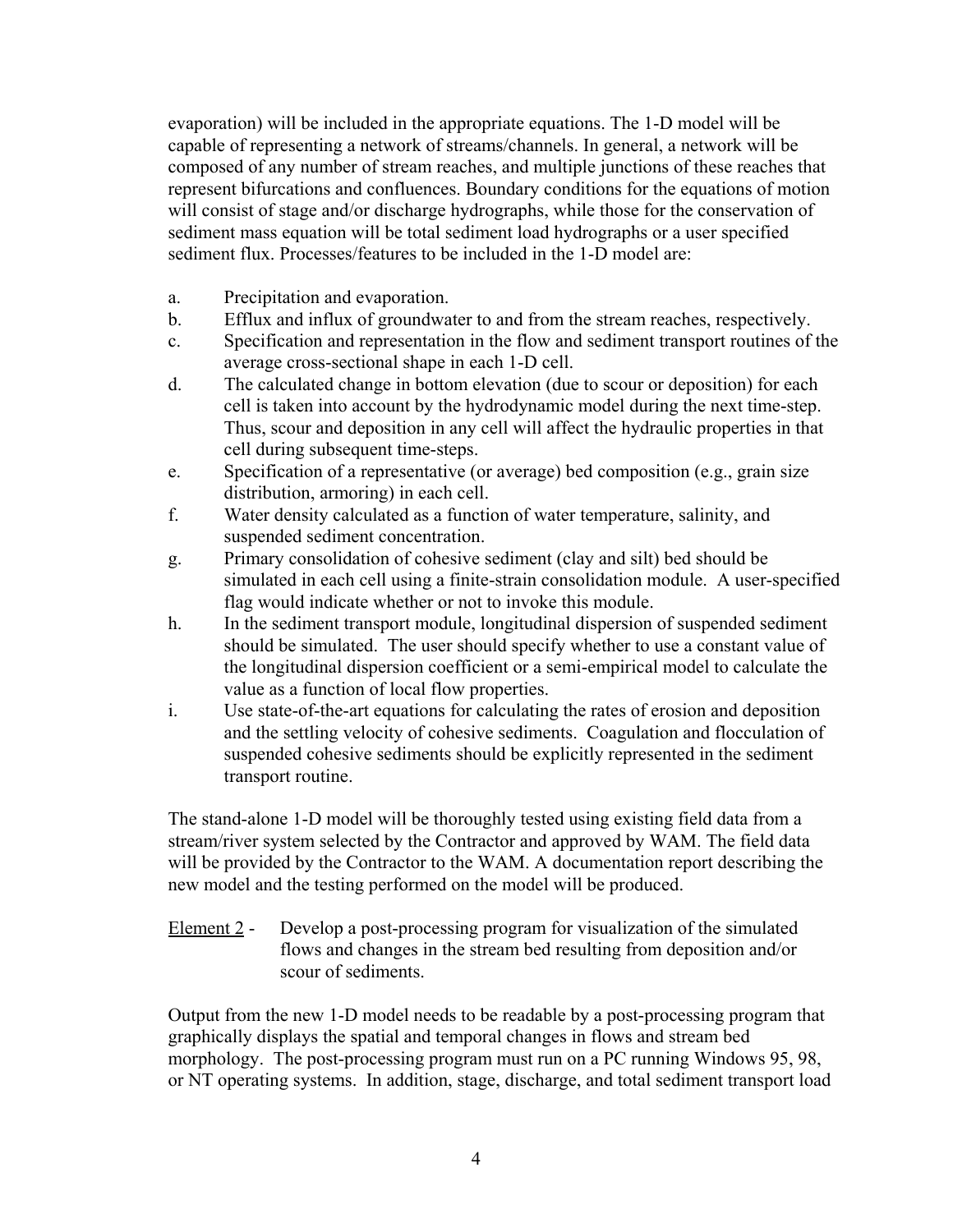hydrographs must be generated and displayed at user selected locations in the stream network being modeled. The program must be able to produce color copies of all visualization products.

Element 3 - Report on the recommended approach for incorporation of the new 1-D hydrodynamic and sediment transport model into HSPF.

A report that describes the recommended approach for incorporation of the new 1-D model into HSPF will be produced. The report will document the primary issues and their resolution, and a detailed design/structure of the incorporation.

2. Describe the sampling procedures for collecting the sediment transport data necessary to perform sediment transport modeling in streams/rivers - To perform sediment transport modeling in surface waters, a comprehensive set of hydrologic, hydraulic, and sediment data must be collected/measured in the water body (e.g., stream network, river, lake, reservoir, estuary) to be modeled. A generic field study work plan (including sampling procedures) is described as an example of the type of field study that should be performed to collect the necessary data to perform sediment transport modeling. This generic work plan is specific to an inland river/stream network. Thus, some modifications would have to be made to the plan if the surface water body to be modeled was a reservoir, lake, tidal river, or estuary.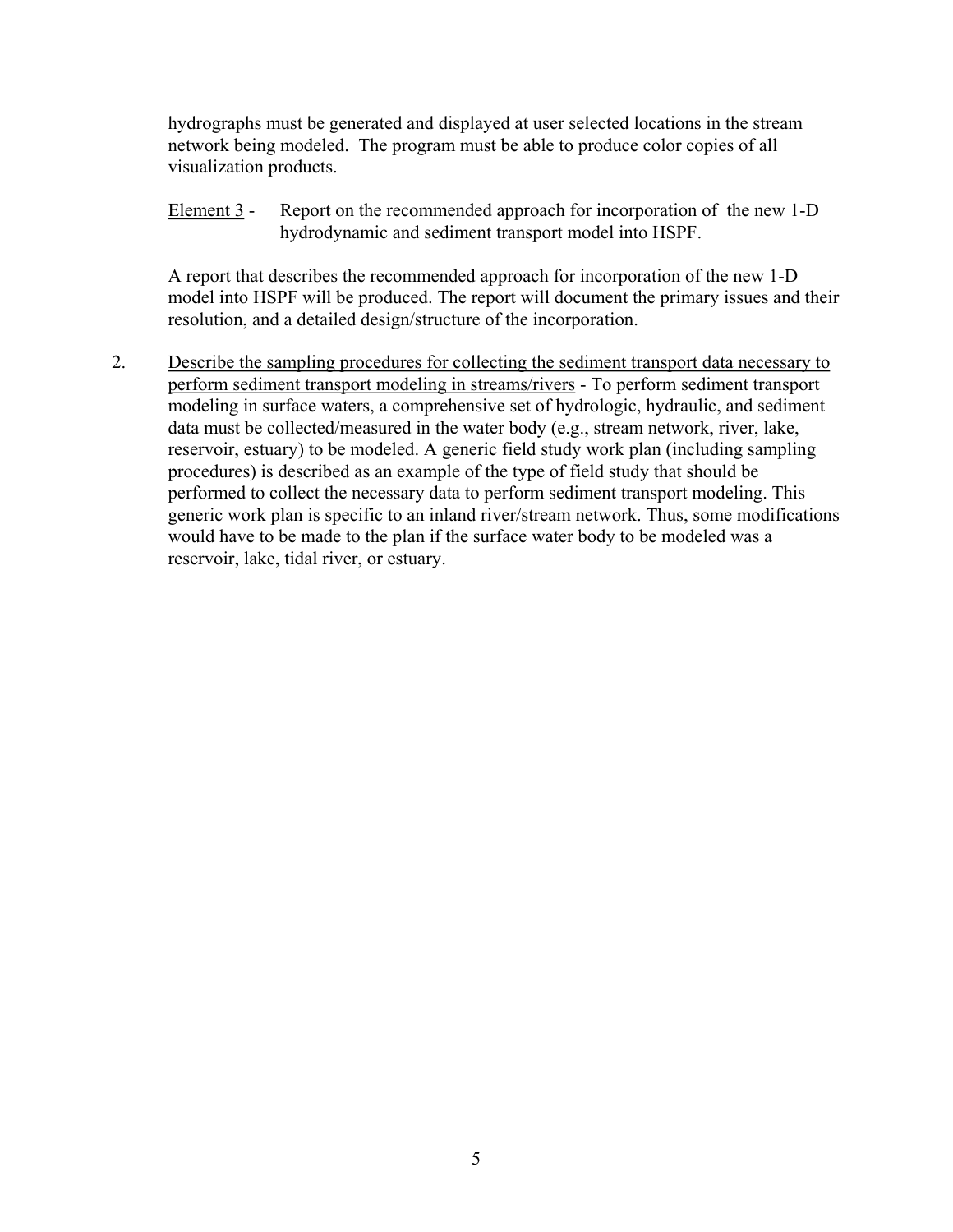## **II. One-dimensional Hydrodynamic and Sediment Transport Modeling System**

## **II.A. EFDC1D**

Hamrick (2001) describes the theoretical and computational aspects of EFDC1D (Environmental Fluid Dynamics Code - One-Dimensional), a box or control volume based onedimensional hydrodynamic and sediment-contaminant transport model. This document serves as the User Manual for the EFDC1D model. The model is implemented in a stand-alone version and also externally linked to HSPF (Hydrologic Simulation Package: Fortran). The following material was extracted from Hamrick (2001).

Features included in EFDC1D include the following:

- 1. Box or reach based spatial data structure, compatible with existing HSPF data structure, for representing one-dimensional channel networks.
- 2. Utilization of water surface elevation dependent descriptions of channel crosssection area, surface width, wetted perimeter and buoyancy centroid, including representation of overbank regions.
- 3. Bi-directional unsteady flow and the ability to accommodate unsteady inflows and outflows associated with upstream inflows, lateral inflows and withdrawals, groundwater-surface water interaction, evaporation and direct rainfall. The model includes representation of hydraulic structures such as dams and culverts. Downstream boundary conditions include rating curves and time varying water surface elevation.
- 4. The model includes a generic one-dimensional transport solver for salinity, temperature and multiple sediment and contaminant classes. Longitudinal dispersive transport is represented. Sources and sinks will be represented consistent with continuity constraints.
- 5. Buoyancy effects due to salinity and temperature are dynamically coupled with the hydrodynamic component using an equation of state. Temperature transport includes a predictive surface heat exchange formulation representing the effects of solar radiation, long wave back radiation, and latent and sensible heat transfer.
- 6. For sediment transport, the model includes settling, deposition and resuspension of multiple size classes of cohesive and noncohesive sediments. The bed is represented by multiple layers of mixed sediment classes. A bed consolidation model is implemented to predict time variations of bed depth, void ratio, bulk density and shear strength. The sediment bed representation is dynamically coupled to the cross-sectional area representation to account for area changes due to deposition and resuspension.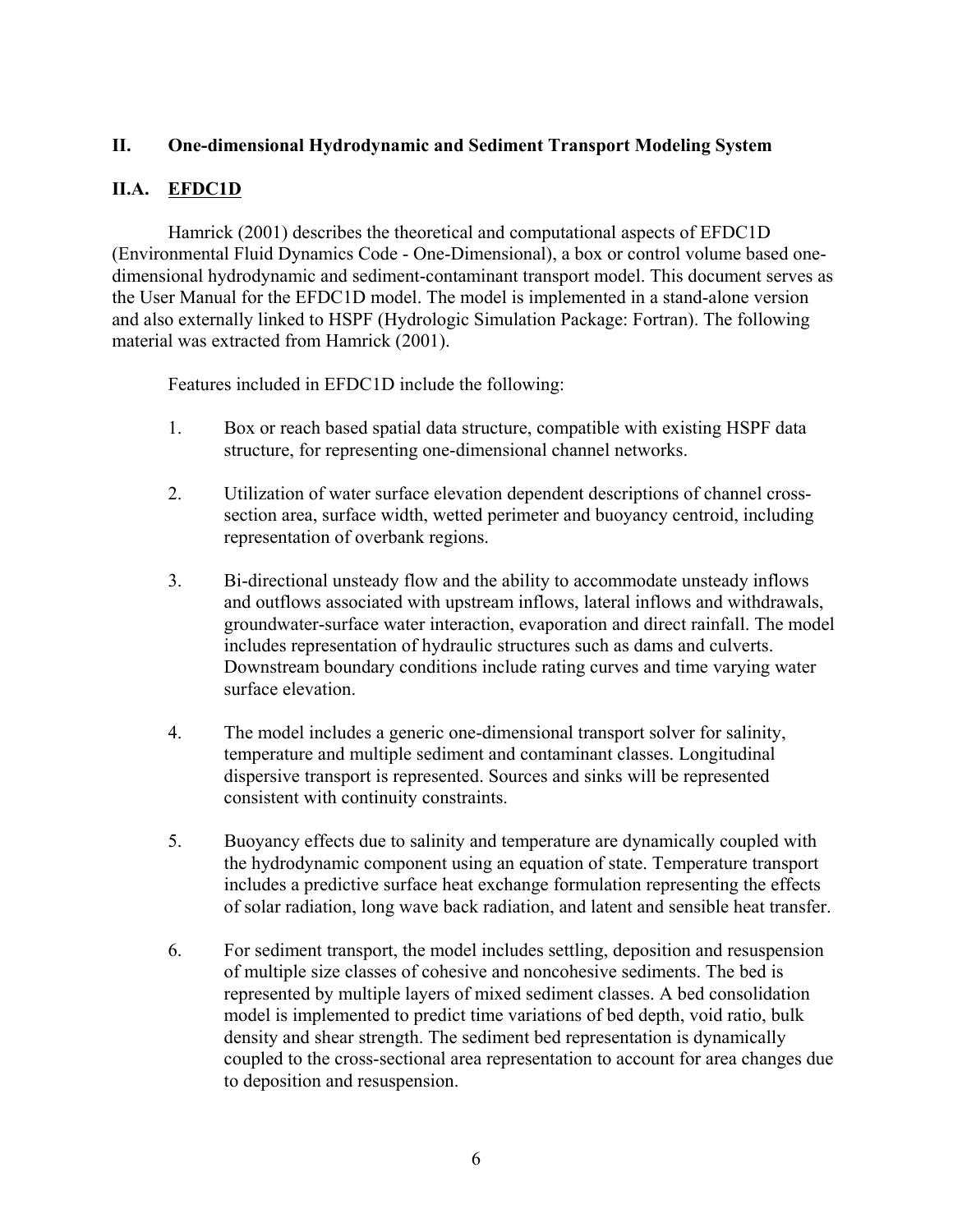7. The overall approach taken in developing the flow and sediment transport model was to minimize code development by the utilization of existing process subroutines from the multi-dimensional EFDC (Environmental Fluid Dynamic Code) model (Hamrick 1992; Hamrick 1996; Hamrick and Wu 1997).

Process routines from the EFDC model are utilized to satisfy the following requirements:

- 1. A fully dynamic one-dimensional solver for the momentum and continuity equations with channel cross-section area, surface width, wetted perimeter and buoyancy centroid as functions of the water surface elevation.
- 1. Time varying upstream inflows, and lateral inflows and withdrawals including corresponding sediment loads.
- 2. Hydraulic control structures and rating curve boundary conditions.
- 3. Time varying downstream boundary conditions for water surface elevation, salinity, temperature and sediment concentration.
- 4. A generic one-dimensional transport solver utilizing a monotone, positive definite scheme which minimizes numerical diffusion
- 5. A fully predictive surface heat exchange formulation which includes evaporation.
- 6. An equation of state relating density to salinity and temperature.
- 7. A multiple class sediment processes module that incorporates a wide variety of parameterization for settling, deposition and resuspension of cohesive and noncohesive sediments.
- 8. A multiple layer bed module that includes a bed consolidation solver and parameterizations relating void ratio, bulk and dry density, and shear strength.

Utilizing the above existing routines, code development focused on the main driver program, input and output routines for the stand alone version of the model, interface routines for the HSPF embedded version of the model, and a new hydrodynamic solver optimized for one-dimensional channel network applications. The user manual (Hamrick 2001) describes the theoretical and computational formulations of the governing hydrodynamic and transport equations, and model input and output files. Before attempting to use EFDC1D, the user manual should be read.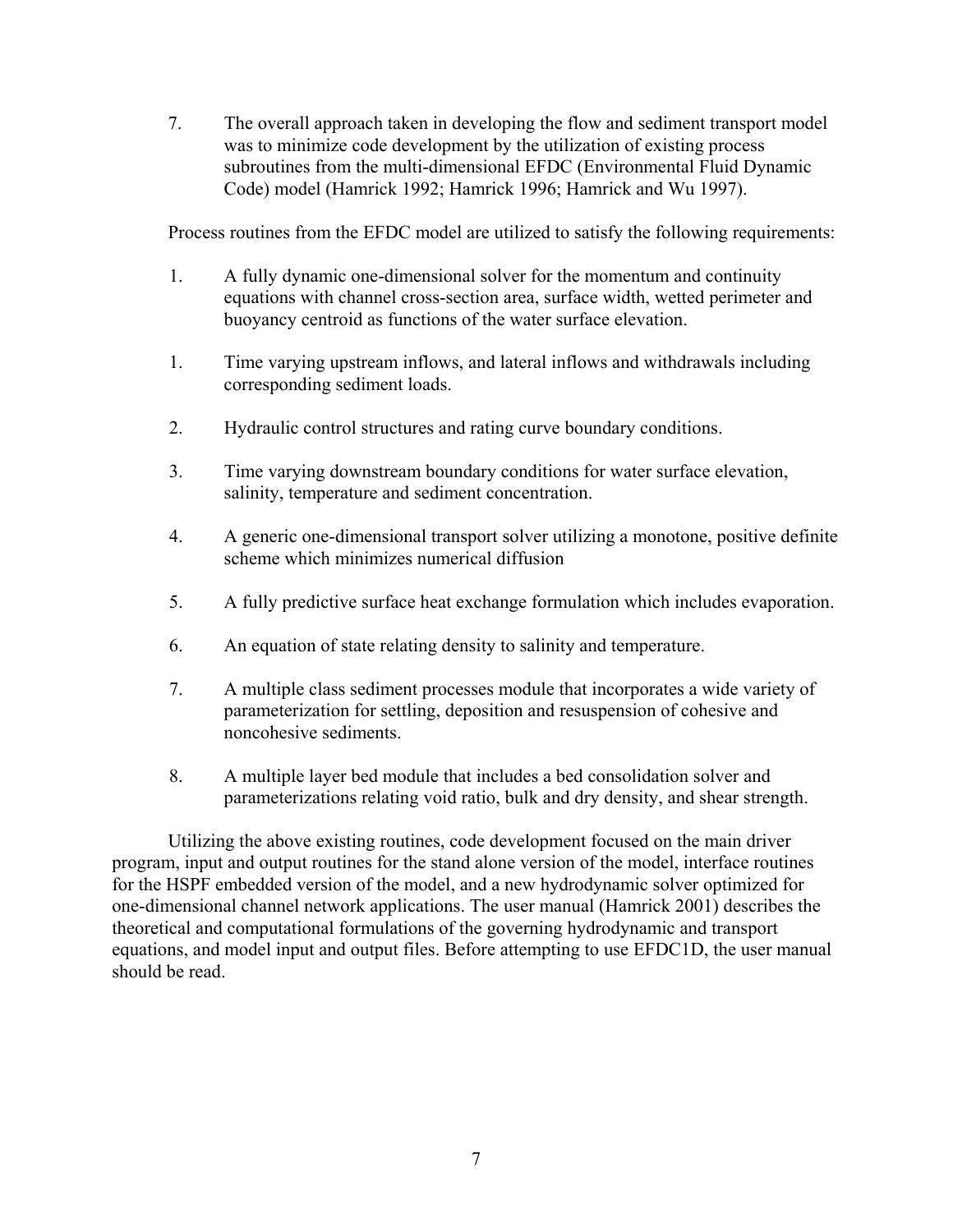#### **II.B GenScn**

The interactive computer program *GENeration and analysis of model simulation SCeNarios* (GenScn) was developed by Aqua Terra Consultants, Inc. "to create simulation scenarios, analyze results of the scenarios, and compare scenarios (Kittle *et al.* 1998). As a part of this Work Assignment, GenScn was modified to read in one of the output files from EFDC1D, namely the "dump1d.out" file. This is an ASCII file that contains time series of the following parameters (in SI units) for each computational cell:

L1D - Cell index number from cellnet.inp L - EFDC1D single count computational index I - EFDC1D I double count computational index J - EFDC1D J double count computational index X - cell center east coordinate from cellnet.inp Y - cell center north coordinate from cellnet.inp BEL - cell bottom elevation DEP - cell depth relative to lowest point in cross-section AREA - cell cross-section area WPER - cell wetted perimeter BSRF - cell water surface width normal to flow direction VEL - velocity (negative indicates downstream direction) Q - discharge (negative indicates downstream direction) SAL - cell salinity TEM - cell temperature SED - concentration of cohesive sediment  $(1<sup>st</sup>$  class if multiple classes) multiple classes)  $SND1$  - concentration of  $1<sup>st</sup>$  class of noncohesive sediment SND2 - concentration of  $2<sup>nd</sup>$  class of noncohesive sediment SEDB - bed mass per unit area of  $1<sup>st</sup>$  class of cohesive sediment SNDB1 - bed mass per unit area of  $1<sup>st</sup>$  class of noncohesive sediment SNDB2 - bed mass per unit area of  $2<sup>nd</sup>$  class of noncohesive sediment TAUBED - bed shear stress

A copy of the dump1d.out file from the Brandywine Creek simulation is included on the distribution CD. Instructions to install and use the modified version of GenScn to view the time series in the dump1d.out file are included in Appendix B. The two installation files for GenScn are also included on the CD.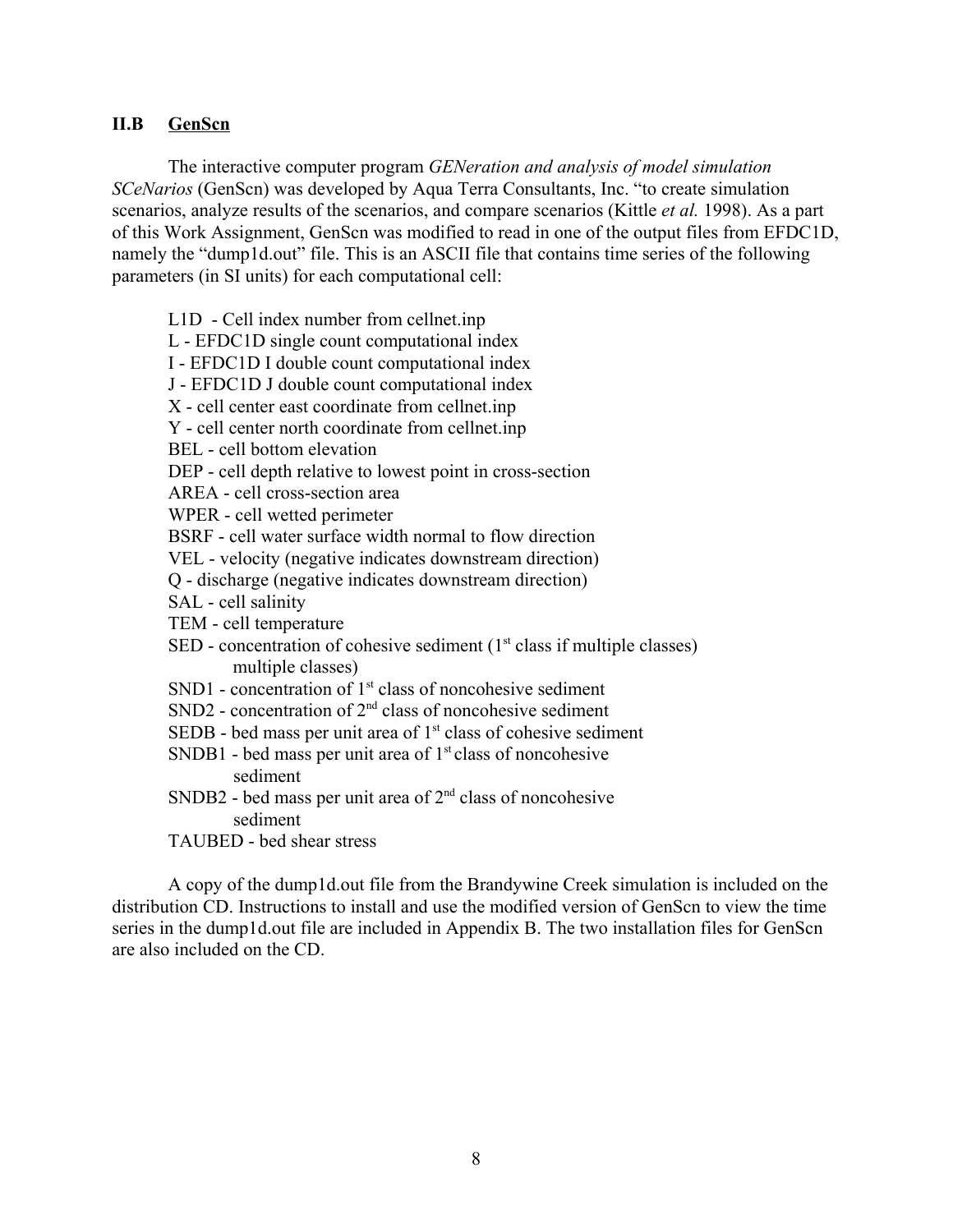Figure 1 shows the Brandywine Creek watershed, located in the Christina River Basin of Delaware and Pennsylvania. Figure 2 shows the GenScn generated schematic of the Brandywine Creek network. The downstream end of the main stem, i.e., Brandywine Creek, is located in the upper right-hand portion of this figure. The main stem, segment 1, corresponds to the lower portion of the creek extending upstream to a dam just below the confluence of the East and West



Figure 1. Brandywine Creek and Tributaries (Hamrick 2001)

Branches. Segment 2, corresponding to the East Branch, connects to segment 1 by a control structure. The lower portion of the West branch, segment 3, joins the East Branch segment 2, by a free flowing connection. Segment 3 extends upstream along the West Branch to a dam just below the confluence with Buck Run. Segment 4 is along the West Branch to a dam just beyond the confluence with Buck Run. Buck Run, segment 5, joins segment 4 by a free flowing connection. Segments 6, 7 and 8 represent the remaining portion of West Branch and are separated by dams.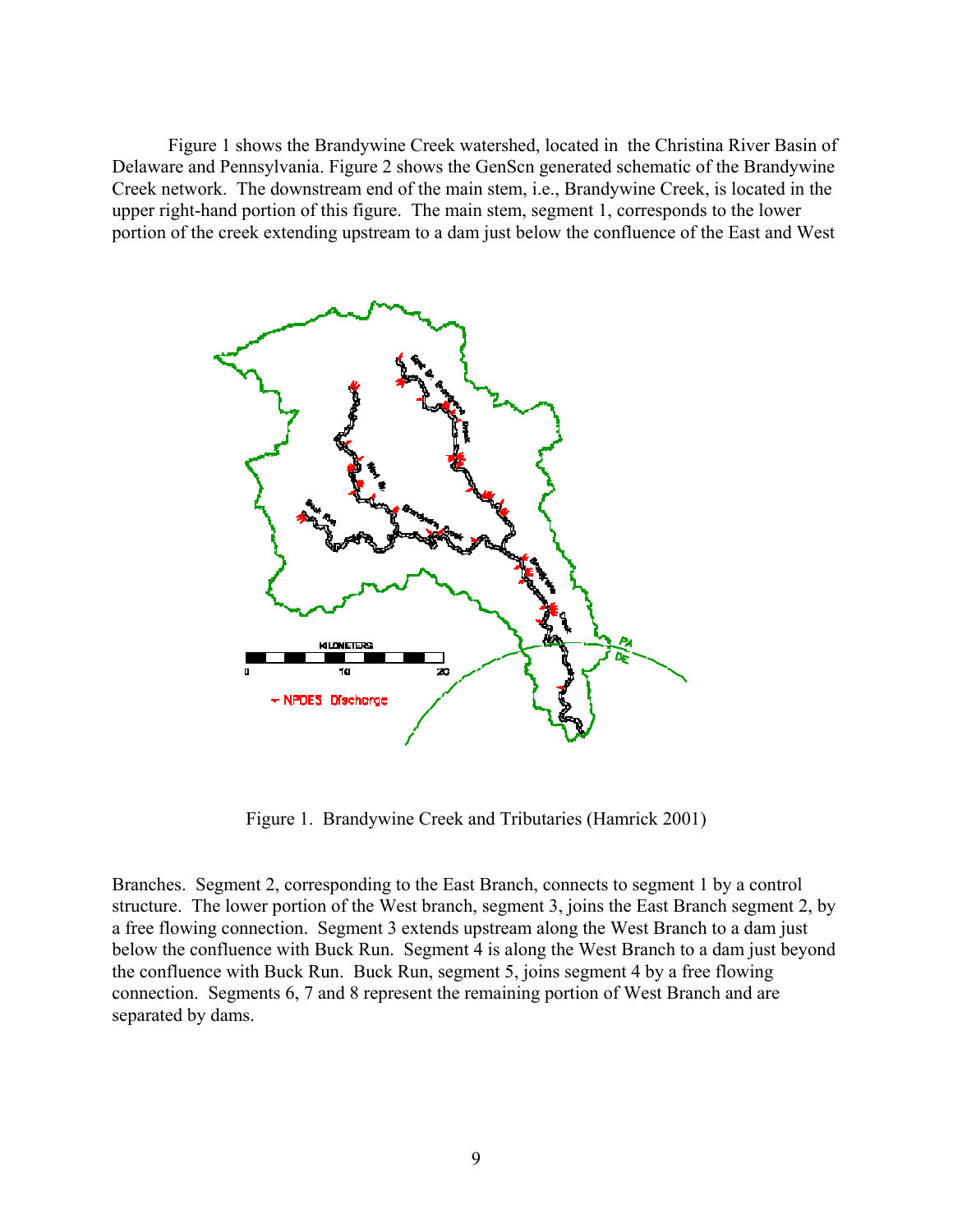

Figure 2. GenScn Generated Schematic of the modeled Brandywine Creek Network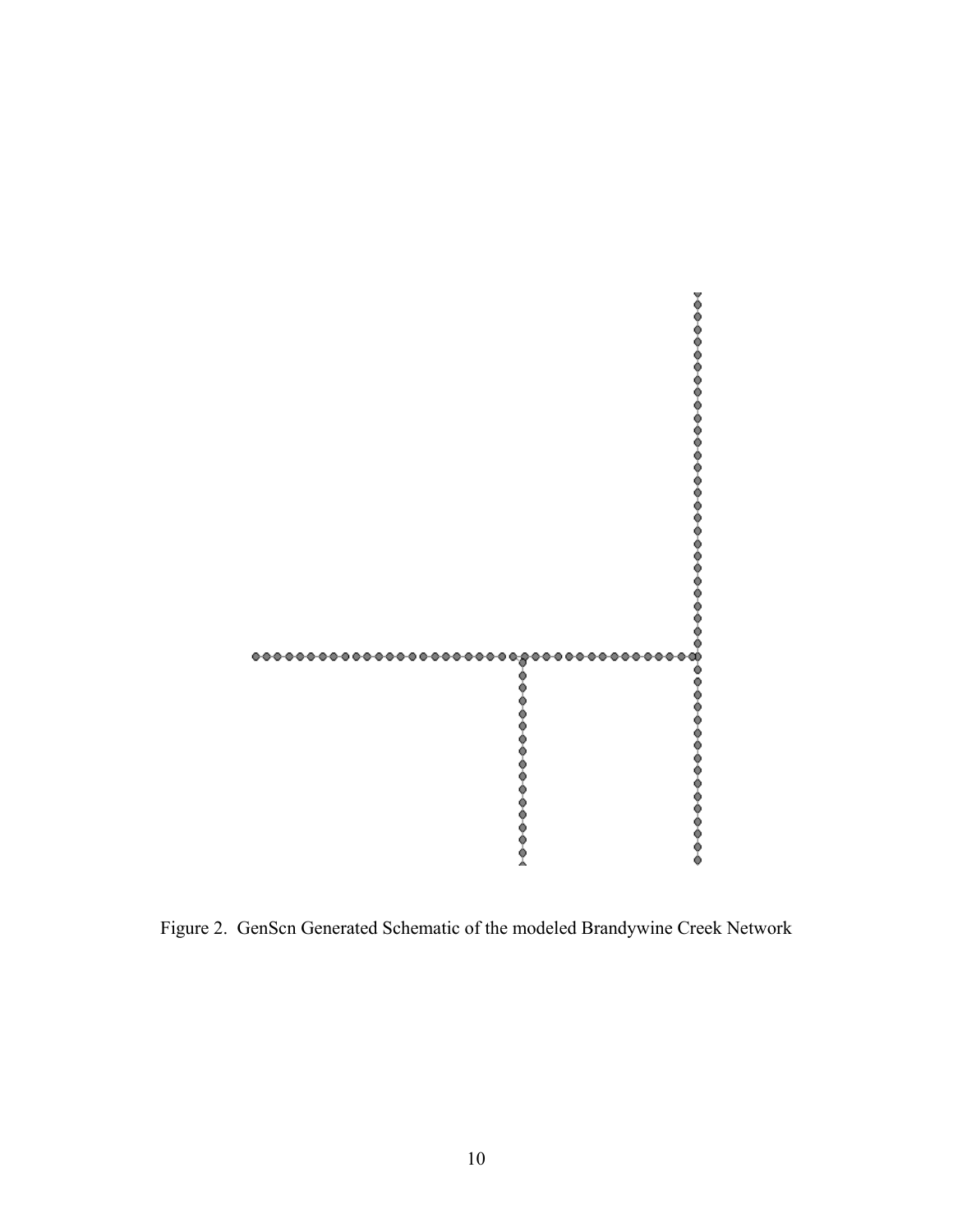Figures 3 and 4 below show the time series generated by GenScn for Q and TAUBED at cell number 25 in the Brandywine Creek network. Similar time series plots can be generated for the other parameters listed above.



Figure 3. Discharge (Q) time series at Cell 25 in the Brandywine Creek Network



Figure 4. Bed Shear Stress (TAUBED) time series at Cell 25 in the Brandywine Creek Network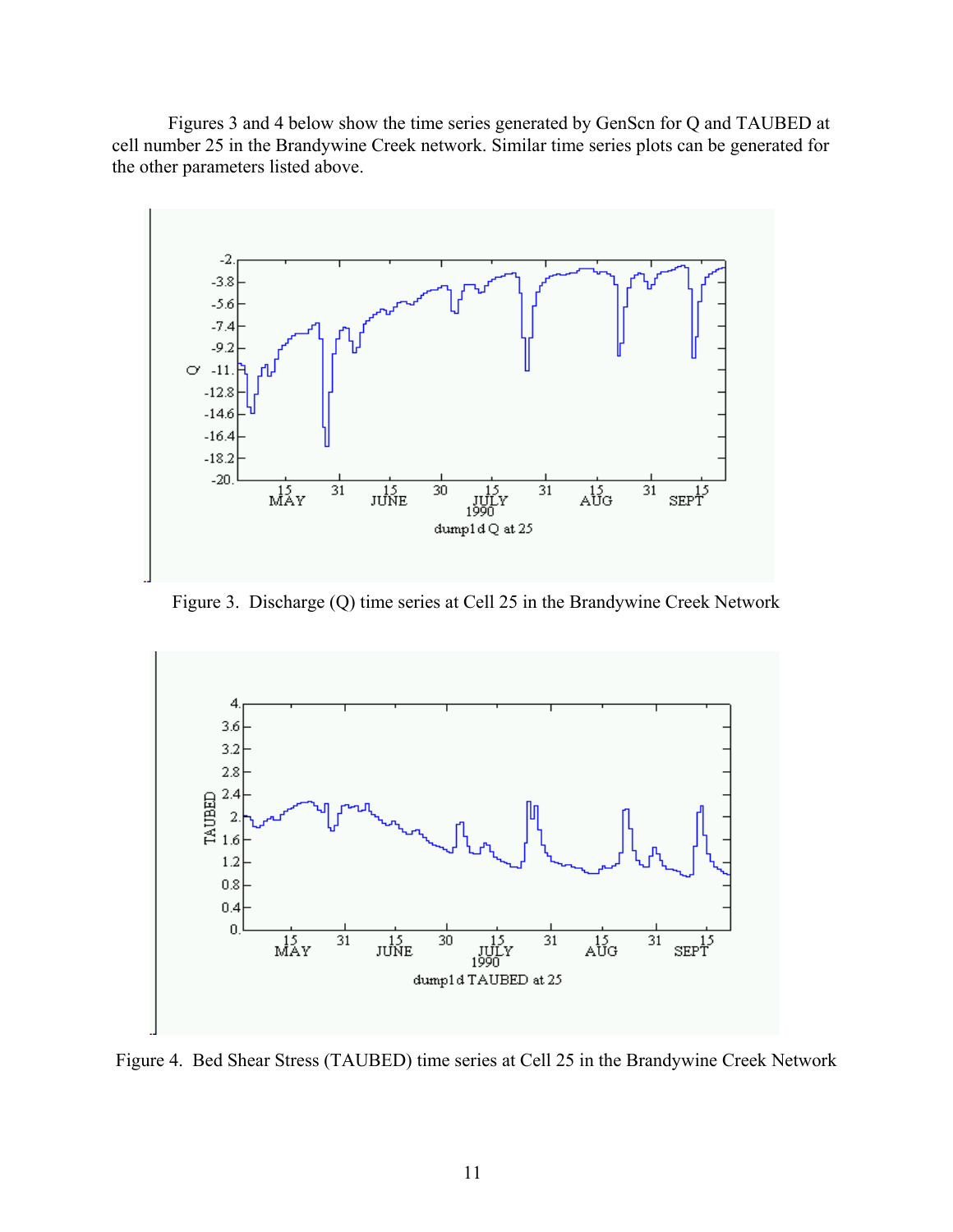#### **II.C Report on Linkage of EFDC1D to HSPF**

The purpose of this task was to report on the recommended approach for incorporation of the new 1-D hydrodynamic and sediment transport model into HSPF (Bicknell *et al.* 1997). The ultimate goal of this effort (that is beyond the scope of this study) is to provide a more valid flow/sediment transport modeling tool for development of TMDLs in watersheds that experience significant nonpoint source impacts. While integration of the 1-D model that was developed in this study with HSPF is feasible, it is a task that requires: 1) additional study to determine the advisability and method of integration, 2) additional 1-D model code testing and refinement, and 3) more resources than were available in this effort. The first requirement, i.e., determination of the advisability and method of incorporation is briefly addressed below. The remaining portions of this section describe the currently available methodology for linkage of the two models using a bridge or linkage program to reformat the output of HSPF for subsequent input to the stand-alone 1-D flow and sediment transport model.

#### **II.C.1 Issues Related to Code Integration of HSPF and EFDC1D**

Analysis of the two models indicated three major problems with complete integration within a single program. These problems relate to the fundamental simulation schemes and architectures (including source code standards) and their I/O management methods.

The architecture of HSPF is an important factor in the issue of code integration. The program imposes a strict upstream-to-downstream direction on movement of mass. Also, it simulates each component of the watershed (moving downstream) for a portion of the run time span, and saves the interim results in memory until the next portion of the run span. This makes it problematic to interact directly with a module that permits material to move upstream, and which effectively solves the entire physical system simultaneously. "Full" integration would require HSPF to complete its run; save the results for all watershed components over its simulation time span; invoke the EFDC1D module and provide the results to EFDC1D during its subsequent simulation. It is not feasible to integrate the two models more completely than this given the fundamental architectures and simulation schemes of the two programs - without a complete reworking of HSPF.

A second issue relates to the time series management schemes of the two programs, which are fundamentally different. HSPF includes relatively complex, comprehensive, and wellisolated modules for handling input, internal transfer, and output of time series data. EFDC1D utilizes simple time series management, and the time series I/O functions are widely distributed throughout the code. Modifying an HSPF-integrated EFDC1D to utilize the HSPF time series modules would require major reworking of EFDC1D, with changes throughout the code.

A similar difficulty occurs with inputs other than time series. EFDC1D has a large number of input options/parameters, but its input processing routines utilize relatively simple software techniques. While general incorporation of new inputs into the HSPF data structures is straightforward, the complexity of EFDC1D's options, and the large amount of required stream characterization data and the spatial interface with the HSPF watershed would necessitate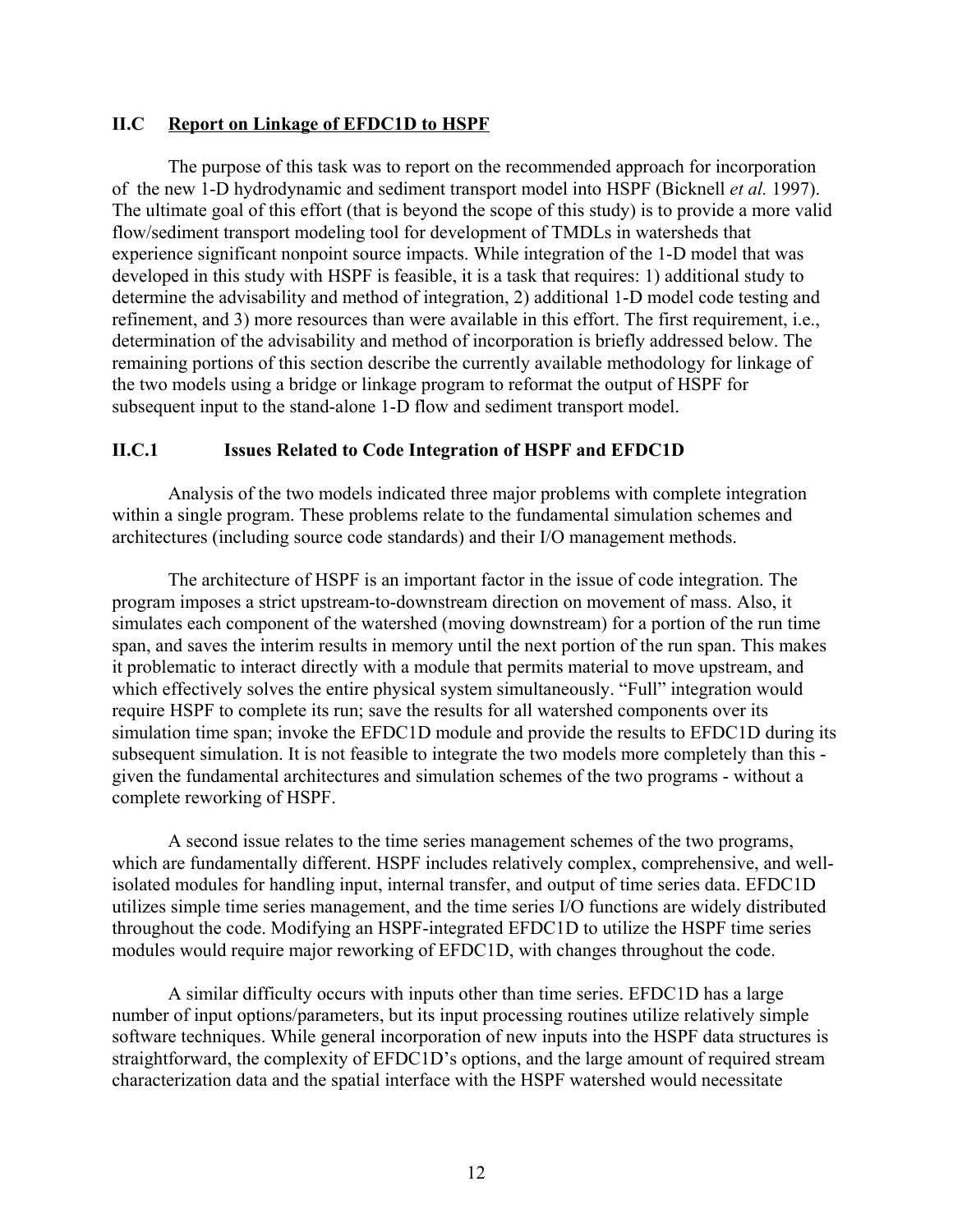development of a logically complex input routine and several new sophisticated input formats and data structures. The alternative, i.e., direct incorporation/adaptation of EFDC1D's input structures/formats into HSPF would not be possible within the HSPF code guidelines. While this strict adherence to the original HSPF structure, methodology, and standards slightly limits its flexibility, it has been very useful in the long-term maintenance, viability, and usability of the system. Similarly, our experience indicates that major changes to a complex code such as EFDC1D would make it less amenable to maintenance/error correction and future enhancement by its original developer. In summary, full integration is a difficult task under the constraints of the existing structures and methods of the two models.

#### **II.C.2 Linkage of HSPF and EFDC1D using MKINP1D**

The program MKINP1D was written to transform HSPF time series output files and write the corresponding input files for EFDC1D. It is based on Tetra Tech's existing linkage program MKINP, which links HSPF with the full 3-D version of EFDC, and much of the feel and format of that program has been preserved. This document assumes that the user is familiar with the usage, input formats, and terminology of both models.

Although EFDC1D is intended primarily to handle flow and sediment, the linkage program is also capable of passing heat and a generic toxic chemical (normally simulated in HSPF with the GQUAL module in the stream and the PQUAL/IQUAL or PEST modules on the land surface). These two constituents are modeled by the portions of the original EFDC code that remain active in EFDC1D. Salinity and shellfish larvae can also be modeled by EFDC and EFDC1D, but since they are not generally represented in HSPF, they were omitted from consideration by MKINP1D.

The approach used in MKINP1D is the following. MKINP1D reads flow volumes and constituent loadings that have been generated by HSPF, transforms them to the flow rates and constituent concentrations needed by EFDC1D, and produces EFDC1D input files containing time series of loadings to the specified cells. The HSPF time series output is in "PLTGEN" format, which is a simple column-dependent text file with one time step per line at a constant interval, and one or more columns containing results from the run. Figure 5 shows this methodology in the form of a flowchart.

Each PLTGEN file can be applied to one or more EFDC1D cells. If applied to multiple cells, the loads from the file are divided equally among all target cells. Normally, RCHRES stream) output is applied to a single EFDC1D cell at an upstream boundary, while diffuse inputs from PERLND and IMPLND are divided equally among a set of cells along a stream.

A PLTGEN file may contain only the loadings from a single HSPF reach or land segment, or it may contain aggregate loading from several land segments or reaches that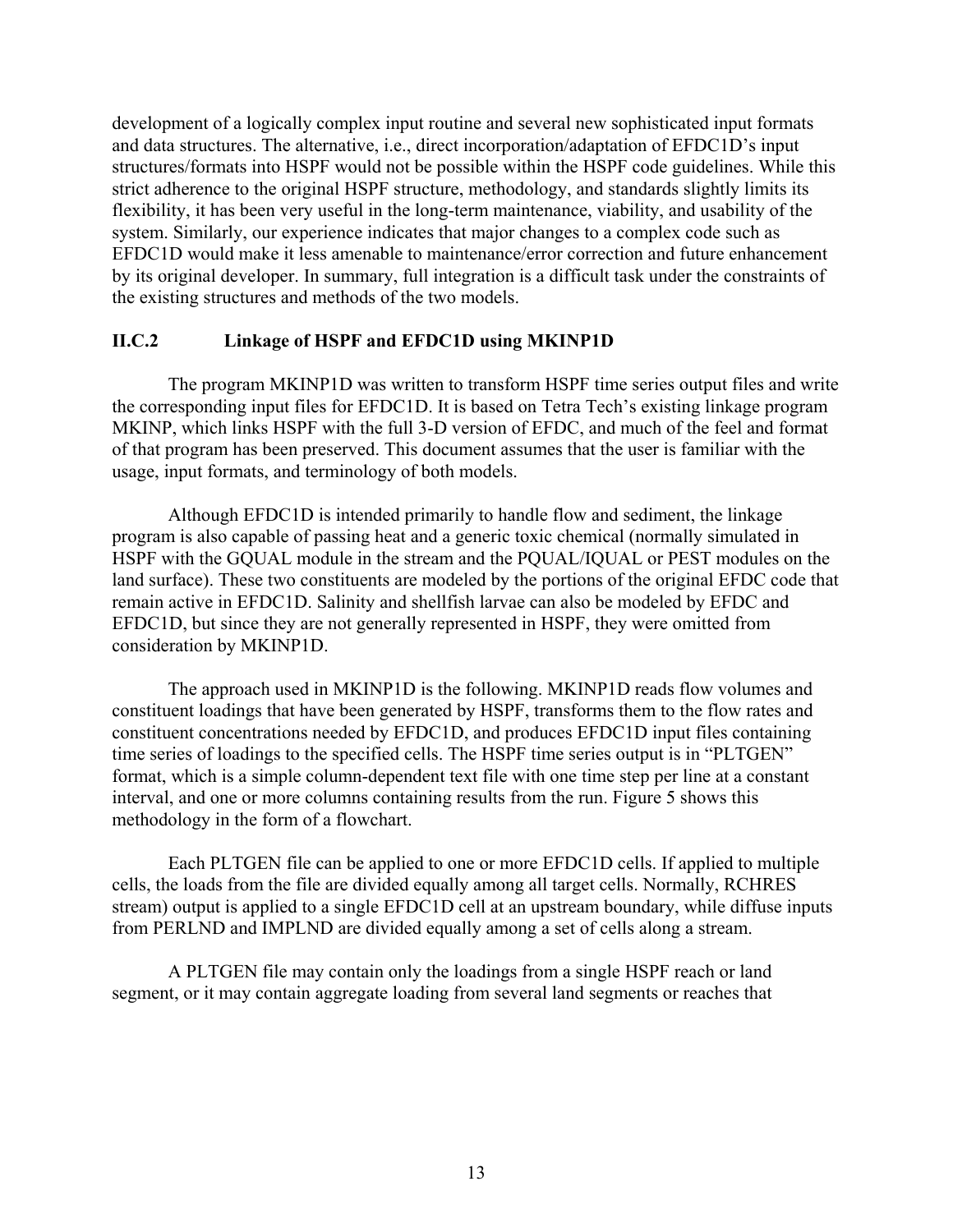

Figure 5. Flow Diagram of HSPF - EFDC1D Linkage

contribute to the same cell or group of cells. For instance, if two small tributaries are represented as reaches in HSPF, and they both flow into the same EFDC1D cell, then you may generate a single PLTGEN file that contains the total loadings from the two streams.

Likewise, you may have a set of several PERLND and IMPLND segments that represent the different land use types in an area that provides diffuse inputs to a group of EFDC1D cells that make up a portion of a river. In this case, you can sum up the loadings from all of these land uses, with each segment's loadings weighted by its respective area, and produce a single PLTGEN file that accounts for them all.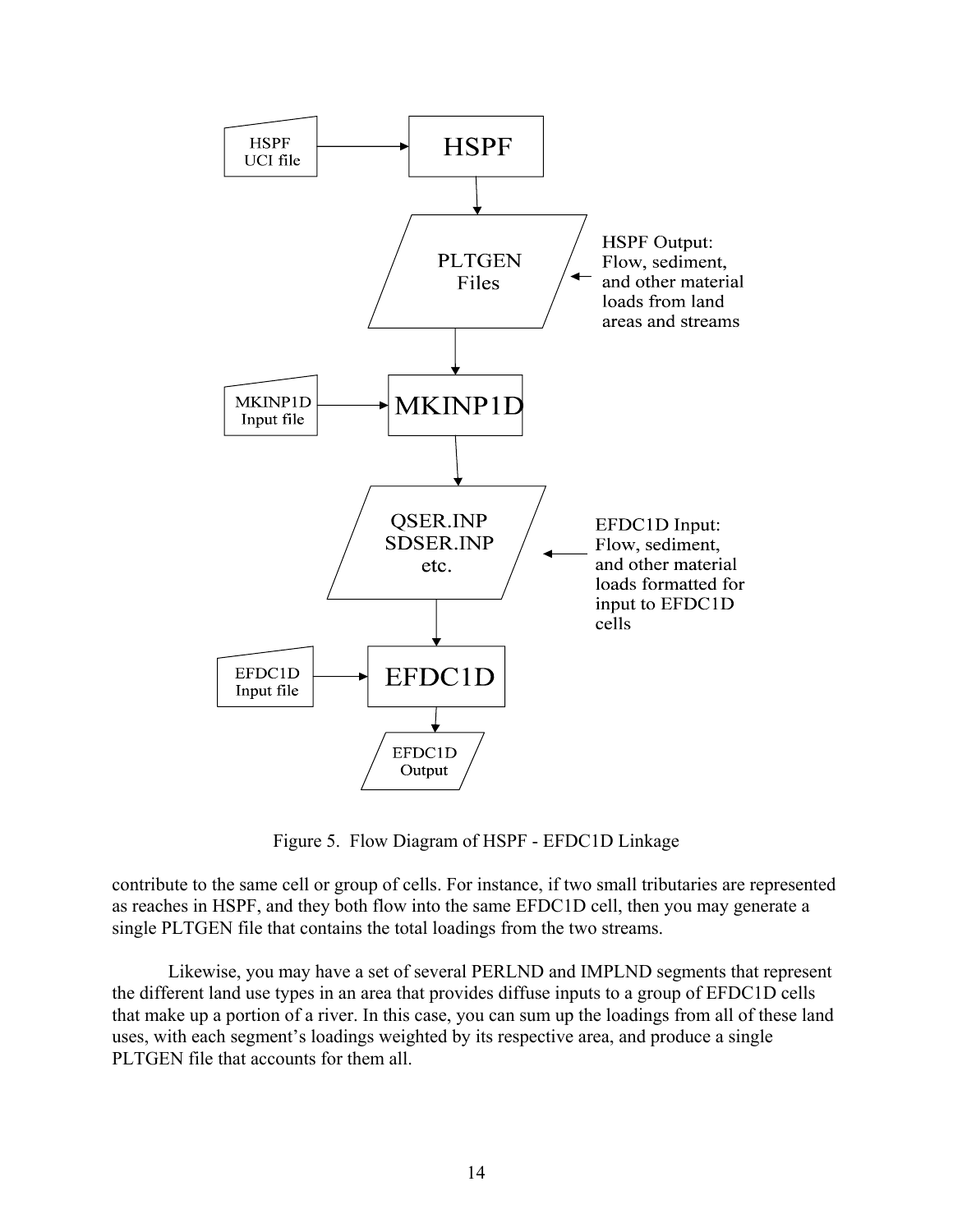MKINP1D allows the loadings in any given file to be divided among up to 20 EFDC1D cells, and a total of 300 cells can be targeted from all PLTGEN files. The total number of PLTGEN files that can be processed is 100.

#### HSPF Setup

The HSPF run should be set up to provide output of the desired constituents:

| Quantity | Units                        | PERLND <sup>*</sup> | IMPLND <sup>*</sup> | <b>RCHRES</b> |
|----------|------------------------------|---------------------|---------------------|---------------|
|          |                              |                     |                     |               |
| Flow     | acre-feet or Mm <sup>3</sup> | <b>PERO</b>         | <b>SURO</b>         | <b>ROVOL</b>  |
| Sediment | tons or tonnes               | <b>SOSED</b>        | <b>SOSLD</b>        | $ROSED(1-3)$  |
| Heat     | BTU or keal                  | <b>POHT</b>         | <b>SOHT</b>         | <b>ROHEAT</b> |
| Toxic    | lb or kg                     | POQUAL/POPEST       | <b>SOQUAL</b>       | <b>TROQAL</b> |

#### Table 1. HSPF Outputs Needed for EFDC1D

The PERLND and IMPLND variables are multiplied by the area and converted to the appropriate units using standard HSPF time series linkages. This step is normally done using the SCHEMATIC and MASS-LINK blocks (see below).

PERLND and IMPLND do not distinguish sediment particle sizes; therefore, the sediment loadings from these operations (SOSED and SOSLD, respectively) are divided into sand, silt, and clay using constant fractions, which are specified in the MKINP1D input file. RCHRES accounts for the transport of these three sizes automatically, so HSPF can provide separate loadings for these.

However, EFDC1D divides sediment sizes somewhat differently from the RCHRES module of HSPF. The HSPF sand, silt, and clay fractions must be mapped to EFDC1D's "noncohesive", "cohesive-1" and "cohesive-2". This is done by an additional set of factors in the MKINP1D input file.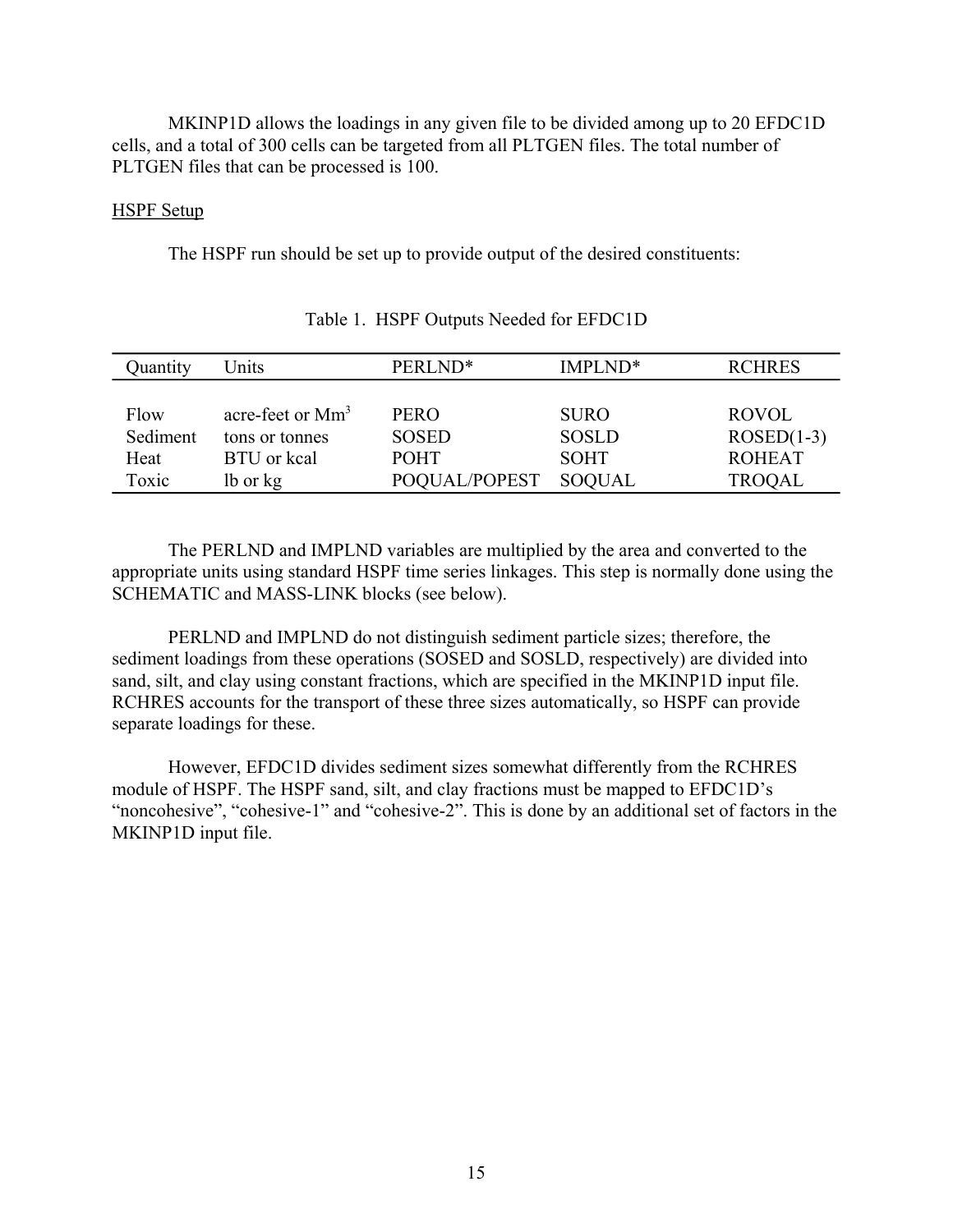#### Example HSPF Input Setup

| PERLND 1            | 5 acres  | 7 acres  | 3 acres  | 10 acres |  |
|---------------------|----------|----------|----------|----------|--|
| PERLND <sub>2</sub> | 10 acres | 12 acres | 25 acres | 15 acres |  |
| <b>IMPLND 1</b>     | 2 acres  | 5 acres  | 0 acres  | 8 acres  |  |
| RCHRES <sub>1</sub> | cell 1   | cell 2   | cell 3   | cell 4   |  |

#### Figure 6. Example Basin Diagram

In this example, a single stream is being modeled. The upstream portion is being represented by HSPF RCHRES # 1, while the downstream end is modeled using four EFDC1D cells. The drainage basin is conceptually divided among three land use types (two pervious and one impervious), with varying amounts of each tributary to each cell. The upstream RCHRES would have additional land areas that drain to it, but those loadings are accounted for in the output from that reach, so it is not included separately.

The relevant portion of the SCHEMATIC block in the HSPF input file might contain the following:

| SCHEMATIC                |                |                       |              |   |    |       |
|--------------------------|----------------|-----------------------|--------------|---|----|-------|
| $\leq$ -Source->         |                | $\leftarrow$ -Area--> | <-Target->   |   | $$ | $***$ |
| $<$ Name $>$             | #              | $\leftarrow$ factor-> | $<$ Name $>$ | # | #  | $***$ |
| <b>RCHRES</b>            | 1              |                       | PLTGEN       |   | 3  |       |
| PERLND                   | 1              | 5.                    | PLTGEN       | 2 |    |       |
| PERLND                   | 2              | 10.                   | PLTGEN       | 2 |    |       |
| IMPLND                   | 1              | 2.                    | PLTGEN       | 2 | 2  |       |
| PERLND                   | 1              | 7.                    | PLTGEN       | 3 |    |       |
| PERLND                   | $\overline{2}$ | 12.                   | PLTGEN       | 3 |    |       |
| IMPLND                   | 1              | 5.                    | PLTGEN       | 3 | 2  |       |
| etc.<br>SCHEMATIC<br>END |                |                       |              |   |    |       |

#### Figure 7. Sample SCHEMATIC Block Input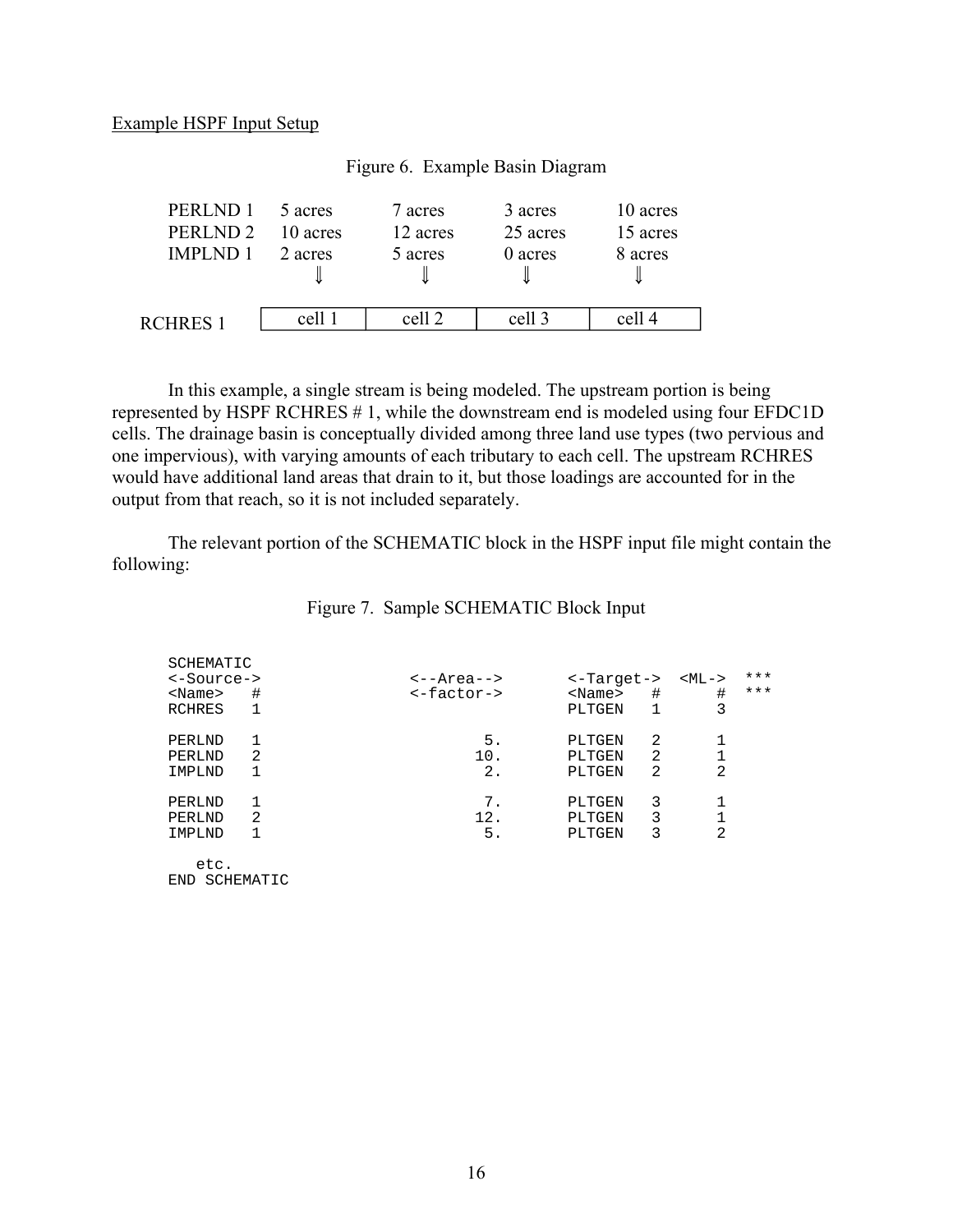If flow, sediment, and heat are being modeled, then the HSPF MASS-LINK block would contain:

| MASS-LINK     |              |        |   |                                                 |               |              |                                     |       |       |
|---------------|--------------|--------|---|-------------------------------------------------|---------------|--------------|-------------------------------------|-------|-------|
| MASS-LINK     |              |        |   |                                                 |               |              |                                     |       |       |
| <srce></srce> |              |        |   | <-Grp> <-Member-><--Mult-->                     | <targ></targ> |              | <-Grp> <-Member->                   |       | ***   |
| $<$ Name $>$  |              |        |   | <name> <name> # #&lt;-factor-&gt;</name></name> | $<$ Name $>$  | $<$ Name $>$ | $$\times$ Name> # #                 |       | $***$ |
| PERLND        | PWATER PERO  |        |   | 0.0833333                                       | PLTGEN        | INPUT        | <b>MEAN</b>                         | 1     |       |
| PERLND        | SEDMNT       | SOSED  |   |                                                 | PLTGEN        | INPUT        | MEAN                                | 2     |       |
| PERLND        | PWTGAS POHT  |        |   |                                                 | PLTGEN        | INPUT        | MEAN                                | 3     |       |
| END MASS-LINK |              | 1      |   |                                                 |               |              |                                     |       |       |
| MASS-LINK     |              | 2      |   |                                                 |               |              |                                     |       |       |
| <srce></srce> |              |        |   | <-Grp> <-Member-><--Mult-->                     | <tarq></tarq> |              | <-Grp> <-Member->                   |       | $***$ |
| $<$ Name $>$  |              |        |   | <name> <name> # #&lt;-factor-&gt;</name></name> | $<$ Name $>$  |              | $\langle$ Name> $\langle$ Name> # # |       | $***$ |
| IMPLND        | IWATER SURO  |        |   | 0.0833333                                       | PLTGEN        | INPUT        | MEAN                                | 1     |       |
| IMPLND        | SOLIDS       | SOSED  |   |                                                 | PLTGEN        | INPUT        | MEAN                                | 2     |       |
| IMPLND        | IWTGAS       | SOHT   |   |                                                 | PLTGEN        | INPUT        | MEAN                                | 3     |       |
| END MASS-LINK |              | 2      |   |                                                 |               |              |                                     |       |       |
| MASS-LINK     |              | 3      |   |                                                 |               |              |                                     |       |       |
| <srce></srce> |              |        |   | <-Grp> <-Member-><--Mult-->                     | <targ></targ> |              | <-Grp> <-Member->                   |       | $***$ |
| $<$ Name $>$  |              |        |   | <name> <name> # #&lt;-factor-&gt;</name></name> | $<$ Name $>$  | $<$ Name $>$ | <name></name>                       | $#$ # | $***$ |
| RCHRES        | ROFLOW ROVOL |        |   |                                                 | PLTGEN        | INPUT        | MEAN                                | 1     |       |
| RCHRES        | ROFLOW ROSED |        | 1 |                                                 | PLTGEN        | INPUT        | MEAN                                | 2     |       |
| RCHRES        | ROFLOW ROSED |        | 2 |                                                 | PLTGEN        | INPUT        | MEAN                                | 3     |       |
| <b>RCHRES</b> | ROFLOW ROSED |        | 3 |                                                 | PLTGEN        | INPUT        | MEAN                                | 4     |       |
| PERLND        | ROFLOW       | ROHEAT |   |                                                 | PLTGEN        | INPUT        | MEAN                                | 5     |       |
| END MASS-LINK |              | 3      |   |                                                 |               |              |                                     |       |       |
| END MASS-LINK |              |        |   |                                                 |               |              |                                     |       |       |

## Figure 8. Sample MASS-LINK Block Input

When the HSPF run is made, the PLTGEN operations will correctly write out the time series for use by MKINP1D. The beginning of the first PLTGEN file might contain the following: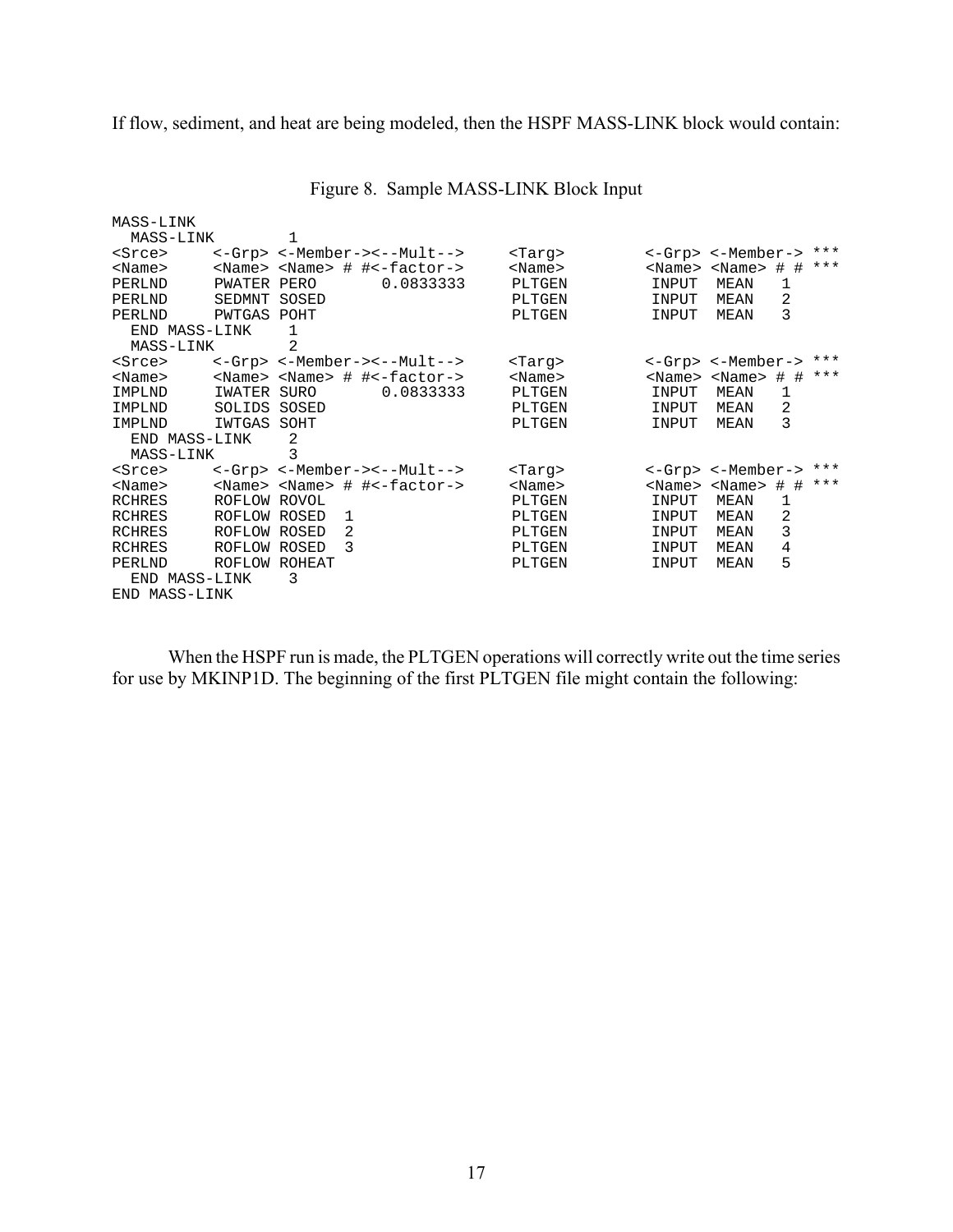#### Figure 9. Sample PLTGEN File Output

SIMU HSPF FILE FOR DRIVING SEPARATE PLOT PROGRAM SIMU Time interval: 1440 mins Last month in printout year: 12 SIMU No. of curves plotted: Point-valued: 0 Mean-valued: 5 Total 5 SIMU Label flag: 0 Pivl: 24 Idelt: 60 SIMU Plot title: SIMU Y-axis label: SIMU Scale info: Ymin: 0.0000 Threshold:-0.10000E+31<br>SIMU Ymax: 150.00 SIMU Ymax: 150.00 SIMU Time: 20.000 intervals/inch SIMU Data for each curve (Point-valued first, then mean-valued): SIMU Label LINTYP INTEQ COLCOD TRAN TRANCOD  $\begin{array}{cccccccc} \texttt{SIMU} & \texttt{TRIB} & \texttt{REACH} & \texttt{Flow} & & & & & & & & & & & & & \\ \texttt{SIMU} & \texttt{TRIB} & \texttt{REACH} & \texttt{SAND} & & & & & & & & & & & & & & \\ \texttt{SIMU} & \texttt{TRIB} & \texttt{REACH} & \texttt{SLIT} & & & & & & & & & & & & & & & \\ \texttt{SIMU} & \texttt{TRIB} & \texttt{REACH} & \texttt{CLAY} & & & & & & & & & & & & & & & \\ \texttt{SIMU} & \texttt{TRIB} & \texttt{REACH} & \texttt{$  $\begin{array}{cccccc} \texttt{SIMU} & \texttt{TRIB} & \texttt{REACH} & \texttt{SAND} & & & & & 0 & & 7 & & 1\\ \texttt{SIMU} & \texttt{TRIB} & \texttt{REACH} & \texttt{SLIT} & & & & & 0 & & 7 & & 1\\ \texttt{SIMU} & \texttt{TRIB} & \texttt{REACH} & \texttt{CEAY} & & & & & 0 & & 7 & & 1\\ \texttt{SIMU} & \texttt{TRIB} & \texttt{REACH} & \texttt{HEAT} & & & & 0 & & 7 & & 1\\ \end{array}$ 2 SIMU TRIB REACH SILT  $\begin{array}{ccc} 0 & 7 \\ 51 \text{MU} & \text{TRIB} & \text{REACH CLAY} \\ 51 \text{MU} & \text{TRIB} & \text{REACH HEAT} \end{array}$  $\overline{\phantom{a}}$ SIMU TRIB REACH CLAY 0<br>SIMU TRIB REACH HEAT 0 SIMU TRIB REACH HEAT **STMU** SIMU SIMU SIMU SIMU SIMU Time series (pt-valued, then mean-valued): SIMU SIMU Date/time Values SIMU<br>SIMU SIMU 1995 12 31 24 0-1.0000000E+30-1.0000000E+30-1.0000000E+30-1.0000000E+30 SIMU 1996 1 1 24 0 1.4474289E-02 0.260718 9.5694907E-02 0.1248719

The file continues with one line for each time step at the desired interval, which may be the same as the time step of the HSPF simulation or a multiple of the time step. The first 25 lines are a default header generated by HSPF; it is not used by MKINP1D. The first line of numbers (line 26) contains dummy values for the time step prior to the start of the run; it is also ignored.

#### MKINP1D Input File

EFDC1D requires the input of a separate text file for each constituent modeled; these files have specific names, and the data are stored in different units and formats than HSPF can generate on its own. In order for MKINP1D to create these files, a separate input file (MKINP1D.INP) is needed. The following figure shows this input file for running the bridge program for the sample basin that was discussed in the previous section. It is a simple text file with six sections of input values. Each section consists of a header of comment lines followed by one or more lines of input to be read by the program. The comment lines begin with a "C" in the first column, and the last comment line of each header is also marked by the section number (e.g., the last comment before section 2 begins with "C2"). In the following, each of the sections is followed by a brief description of its contents.

Figure 10. Sample MKINP1D.INP File

C---------------------------------------------------------------------------- $\mathcal{C}$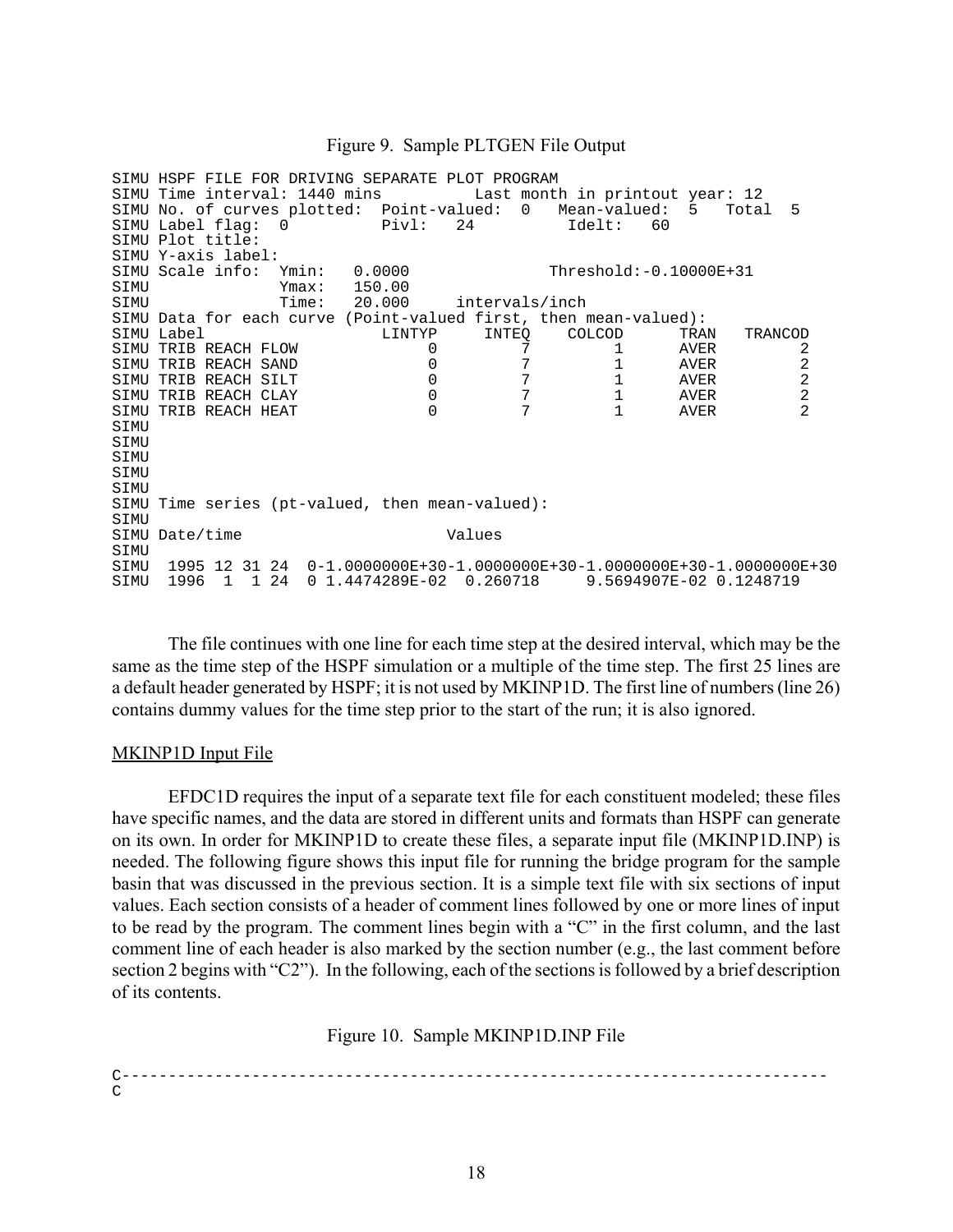C River name = Text title of run C Note = Additional information C<br>C1 Title (20 Ch) C1 Title (20 Ch) Note Note 'Test HSPF to EFDC1D' 'Flow, sediment, and heat'

The titles in Section 1 are for the user's documentation purposes only. They appear at the top of the output files being passed to EFDC1D, such as QSER.INP.

C----------------------------------------------------------------------------C nhead  $=$  head lines of HSPF input file to be skipped (usually 26) C sdate = Start date to extract time series data<br>
C edate = End date to extract time series data<br>
C nfile = total input HSPF files: max 100<br>
C units = unit system of HSPF time series data (1=English, 2= Metric)<br>
C tdelt = C<br>C2 nhead sdate C2 nhead sdate edate nfile units tdelt 26 1996 01 01 00 00 1996 12 31 24 00 5 1 1440

Section 2 contains global information about the linkage. This is an one-year run that reads HSPF output from five PLTGEN files at a daily time step and in English units. The first 26 lines (the default header plus the line of dummy values) are skipped in each PLTGEN file.

```
C----------------------------------------------------------------------------
C ID = index number of PLTGEN-format file

C FNAME = HSPF PLTGEN-format filename

C optype = 1= total sed only 2=sand/silt/clay

C flo = column in PLTGEN that is flow (ac-ft or Mm3)
C sed1-3 = columns in PLTGEN that are sediment: (ton or tonne)

C op=1: sed1=total sed2=not used sed3=not used

C op=2: sed1=sand sed2=silt sed3=clay

C heat = column in PLTGEN that is heat input (BTU or kcal)
C tox = column in PLTGEN that is tox substance input (lb or kg)
C<br>C3 ID FNAME
C3 ID FNAME op flo sed1 sed2 sed3 heat tox
   1 "trib_flo.plt" 2 1 2 3 4 5 0
   2 "cell_1_d.plt" 1 1 2 0 0 3 0
   3 "cell_2_d.plt" 1 1 2 0 0 3 0
   4 "cell_3_d.plt" 1 1 2 0 0 3 0
   5 "cell_4_d.plt" 1 1 2 0 0 3 0
```
Section 3 is a list of the PLTGEN filenames, along with a set of flags for each file. The first flag, OPTYPE, tells MKINP1D whether to expect the PLTGEN file to contain only a single time series for sediment (such as generated by PERLND and IMPLND) or to have separate sand, silt, and clay time series. There must be NFILE (Section 2) lines present in this section.

The remaining flags indicate which column, if any, contains each of the possible constituents. PLTGEN column numbers may range from 1 to 20. In this example, all of the files have the flow as the first time series column. The tributary inflow to cell 1 has separate entries for sand, silt, and clay (columns 2-4), and the heat load is in column 5; the diffuse inputs from PERLND and IMPLND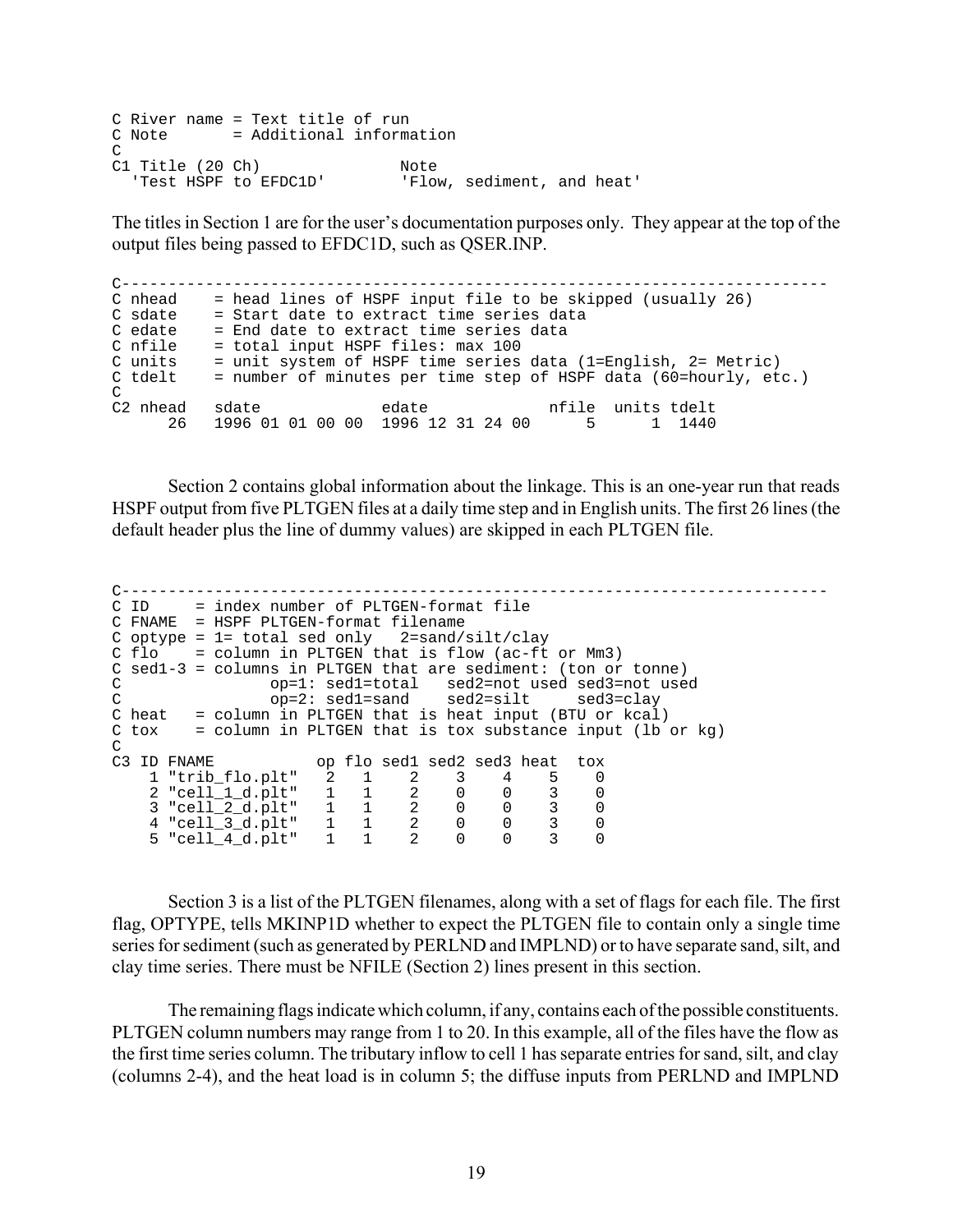areas to cells 1-4 have a single sediment time series in column 2, with heat in column 3. As we saw in the sample MASS-LINK block above, toxics are not being modeled.

|  |  | Figure 10. Sample MKINP1D.INP File (completed) |
|--|--|------------------------------------------------|
|  |  |                                                |

 $\mathcal{C}$ C------------------------------------------------------------------------------C ID = index number of file C ntar = number of target EFDC1D cells using same HSPF file (divided equally) maximum 20 C i1,... = EFDC1D cell number for each target cell (see cellnet.inp)  $\mathsf C$ C4 ID ntar i1 i2 i3 i4 i5 i6 i7 i8 i9 i10 . . .  $\begin{array}{cc} 1 & 1 \\ 2 & 1 \end{array}$  $\begin{array}{ccc} 2 & \hspace{1.5mm} 1 & \hspace{1.5mm} 1 \\ 3 & \hspace{1.5mm} 1 & \hspace{1.5mm} 2 \end{array}$  $\begin{array}{ccc} 3 & \hspace{1.5mm} 1 & \hspace{1.5mm} 2 \\ 4 & \hspace{1.5mm} 1 & \hspace{1.5mm} 3 \end{array}$  $\begin{array}{ccc} 4 & 1 & 3 \\ 5 & 1 & 4 \end{array}$ 5 1 4

The lines in section 4 connect the PLTGEN file output to the appropriate cells. The "i" values are the index numbers assigned to the EFDC1D cells in the CELLNET.INP file. There must be NFILE lines present.

| C                   |              |            | C Sediment/Solid Distribution |      |  |
|---------------------|--------------|------------|-------------------------------|------|--|
| C <sub>5</sub><br>C | ID           | Sand       | Silt                          | Clay |  |
|                     | $\mathbf{1}$ | 0.3        | 0.3                           | 0.4  |  |
|                     |              | $2 \t 0.3$ | 0.3                           | 0.4  |  |
|                     | $\mathbf{3}$ | 0.3        | 0.3                           | 0.4  |  |
|                     | 4            | 0.3        | 0.3                           | 0.4  |  |
|                     | 5.           | 0.3        | 0.3                           | 0.4  |  |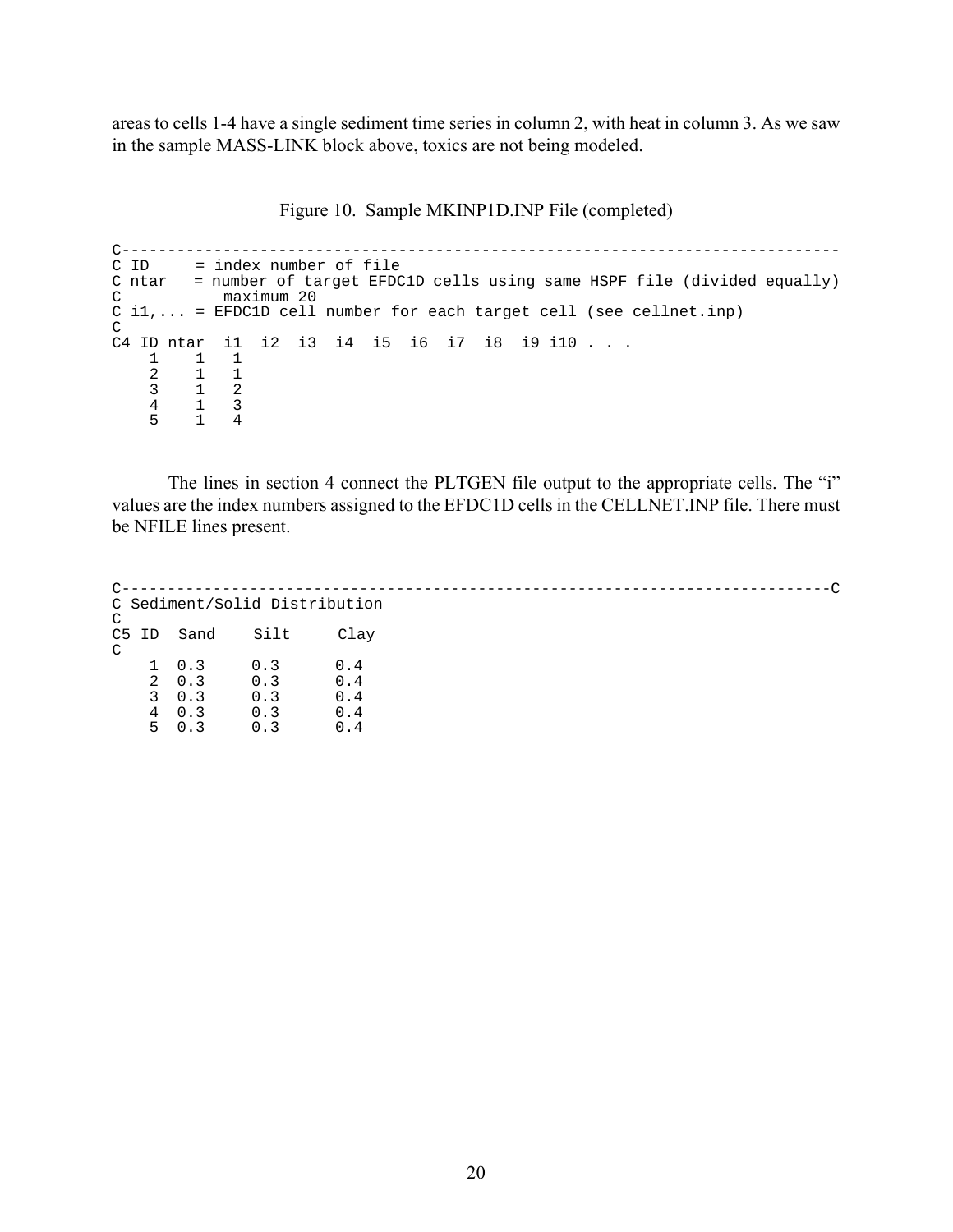These fractions divide the total sediment outflow time series (when present) into sand, silt, and clay particle sizes. The program will attempt to read NFILE lines, one for each PLTGEN file, even though files that already contain separate sand, silt, and clay time series (OPTYPE=2 in Section 3) do not use them.

```
\mathsf{C}^-C------------------------------------------------------------------------------C
  Mapping HSPF to EFDC1D sediment fractions 
C 
\mathcal{C}\rm\frac{C}{C}HSPF EFDC1D
C 
C6----------- Noncohesive Cohesive-I Cohesive-II --------------------------------<br>"Sand" 1.0 0.0 0.0 ...
   "Sand" 1.0 0.0 0.0
   "Silt" 0.5 0.0 0.5
   "Clay" 0.0 1.0 0.0
```
Section 6 contains the factors that map from HSPF sediment fractions to EFDC1D sediment types.

#### MKINP1D Output Files

MKINP1D reads its input file, then reads the HSPF PLTGEN files as instructed in order to produce time series files with the required formats and filenames for EFDC1D. The units are automatically converted from HSPF output units to the proper units for the receiving model.

Each file contains a full time series for each target EFDC1D cell, one after another. The pointers for these target cells must be placed in the CELLNET.INP file so that EFDC1D can associate each time series with the correct cell.

The flow is always output. For each of the water quality constituents, a file is produced whenever at least one of the files has a nonzero column flag for that constituent in section 3 of MKINP1D.INP. Any time series for a target cell that receives no load of a given constituent is simply filled with zeroes.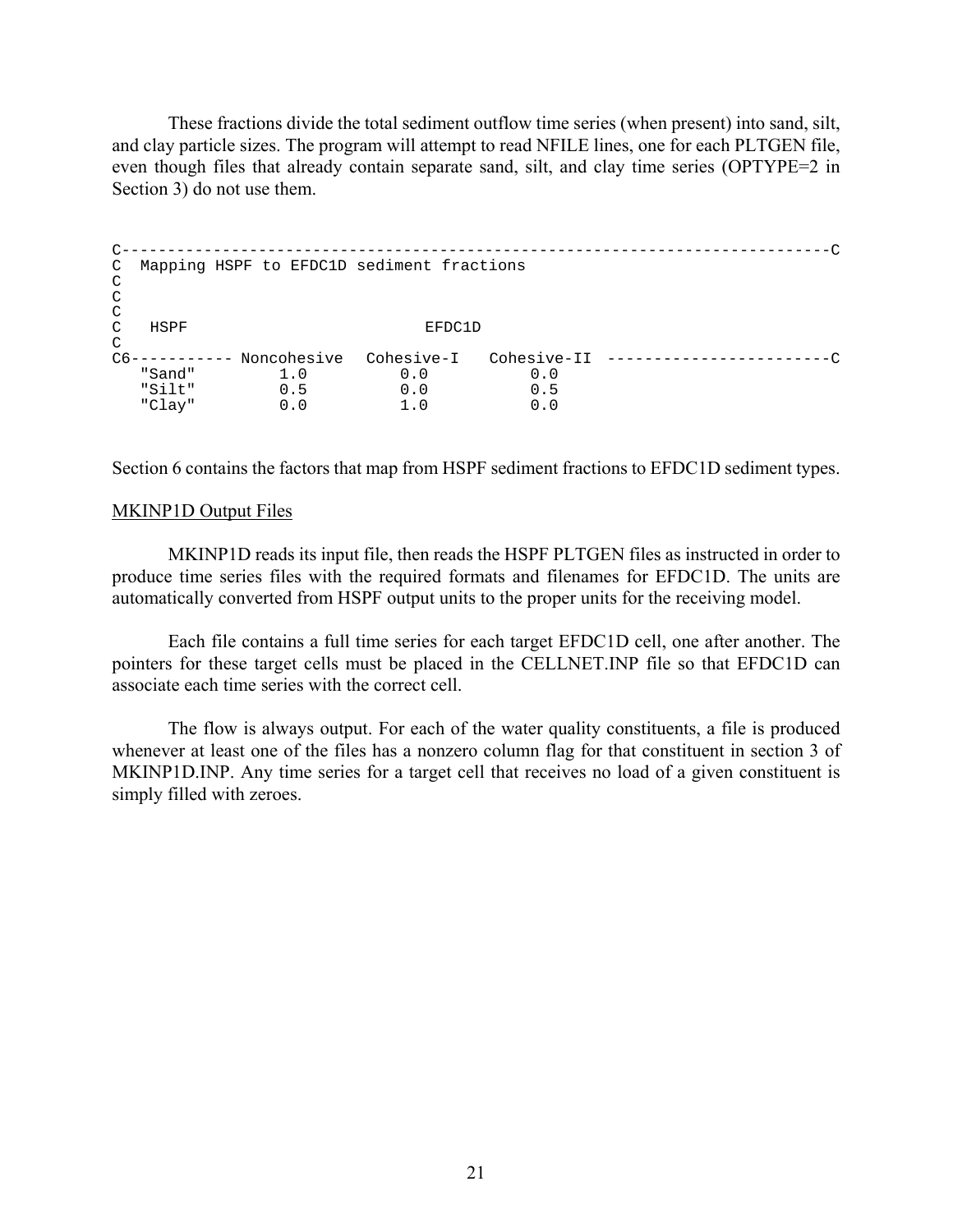## Table 2. EFDC1D Input files

| Constituent                        | Filename         | Units |  |
|------------------------------------|------------------|-------|--|
|                                    |                  |       |  |
| Flow                               | <b>OSER.INP</b>  | cms   |  |
| Cohesive sediment<br>(2 fractions) | <b>SDSER.INP</b> | mg/1  |  |
| Noncohesive sediment               | <b>SNSER.INP</b> | mg/l  |  |
| Temperature                        | <b>TSER INP</b>  |       |  |
| Toxic substance                    | <b>TXSER.INP</b> | mg/1  |  |

# **Conclusion**

MKINP1D should aid the modeler in linking flow and water quality loads generated by HSPF to EFDC1D, whether they are generated from the land surface or from upstream tributaries above the bounds of the EFDC1D cell network.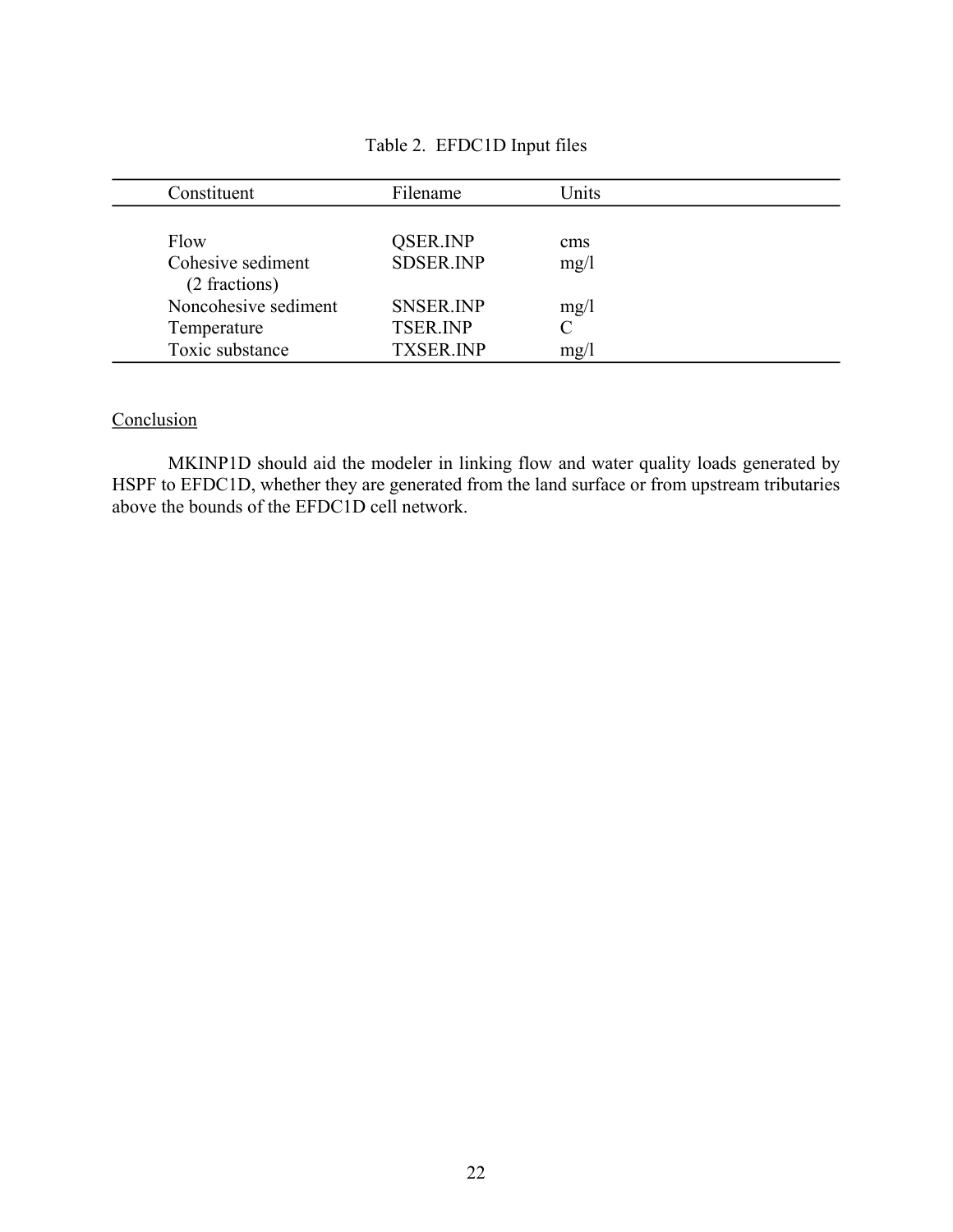#### **III. Sampling Procedures for Sediments**

To perform sediment transport modeling in surface waters, a comprehensive set of hydrologic, hydraulic, and sediment data must be collected/measured in the water body (e.g., stream network, river, lake, reservoir, estuary) to be modeled. In this section, a field study work plan for the South Fork Broad River (SFBR) watershed in Georgia is given as an example of the type of field study that should be performed to collect the necessary data to perform sediment transport modeling. This work plan is specific to an inland river/stream network. Thus, some modifications would have to be made to the plan if the surface water body to be modeled was a reservoir, lake, tidal river, or estuary.

### **III.A Field Work Plan**

The field data collection plan that was developed by the Office of Research and Development's National Exposure Research Laboratory - Ecosystems Research Division (ERD) for the SFBR watershed (see Figure 11) consists of spatially intensive rain-event sampling in one of the sub-watersheds (Biger Creek basin) of the SFBR, to be performed by EPA Region IV, and less spatially intensive rain-event sampling to be performed by ERD over the balance of the basin. Specifics of the field work plan are described in the 14 tasks given below. A subsequent report will describe this particular field study in detail, and will include sampling protocols and a description of the database developed for this study.

- 1. A Class A meteorological (Met) station was installed by ERD in the city of Comer, Georgia (see Figure 11). The nearest existing Met station is in Athens, which is not in the SFBR watershed. The Met station measures the following meteorological data required by HSPF (to be used for simulating the nonpoint sediment loads in the SFBR watershed): precipitation rate, solar radiation, relative humidity, temperature, wind speed/direction, barometric pressure, and evaporation rate.
- 2. Tipping bucket rain gages were installed at seven other locations throughout the SFBR watershed to provide basin-wide spatial coverage of rain fall quantities.
- 3. Stage-discharge rating curves are being developed by the State of Georgia Water Resources Division of the U.S. Geological Survey (USGS) using USGS Standard Operation Procedures (SOPs) (Stamey 1999) at the following rain-event sampling stations (see Figure 11):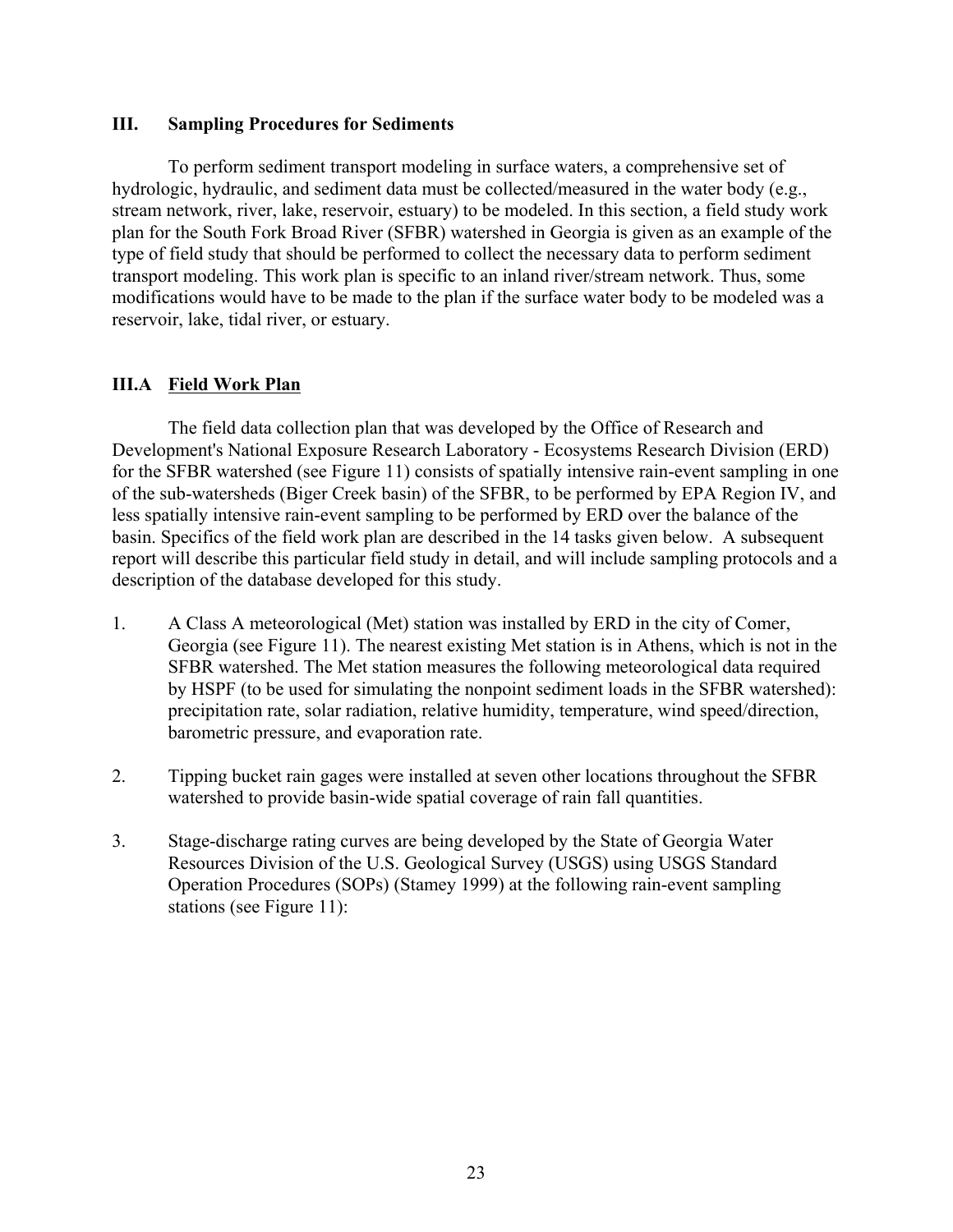

Figure 11. South Fork Broad River Watershed showing the locations of the sampling stations.

SFBR70 - Sandy Cross Road bridge over the SFBR near the town of Carlton, GA. A Bank-Operated Cableway system, to be used to collect depth-integrated and bedload samples at several lateral stations across the SFBR, is to be installed at this station in Fall 2001. This station is the outlet of the portion of the SFBR basin that is being monitored by ERD and Region 4.

SFBR60- Big Clouds Creek, approximately 250 m upstream of the confluence of the SFBR and Big Clouds Creek. A Bank-Operated Cableway system was installed at this station in 2000. This system is used to collect depth-integrated and bedload samples at five lateral stations across Big Clouds Creek.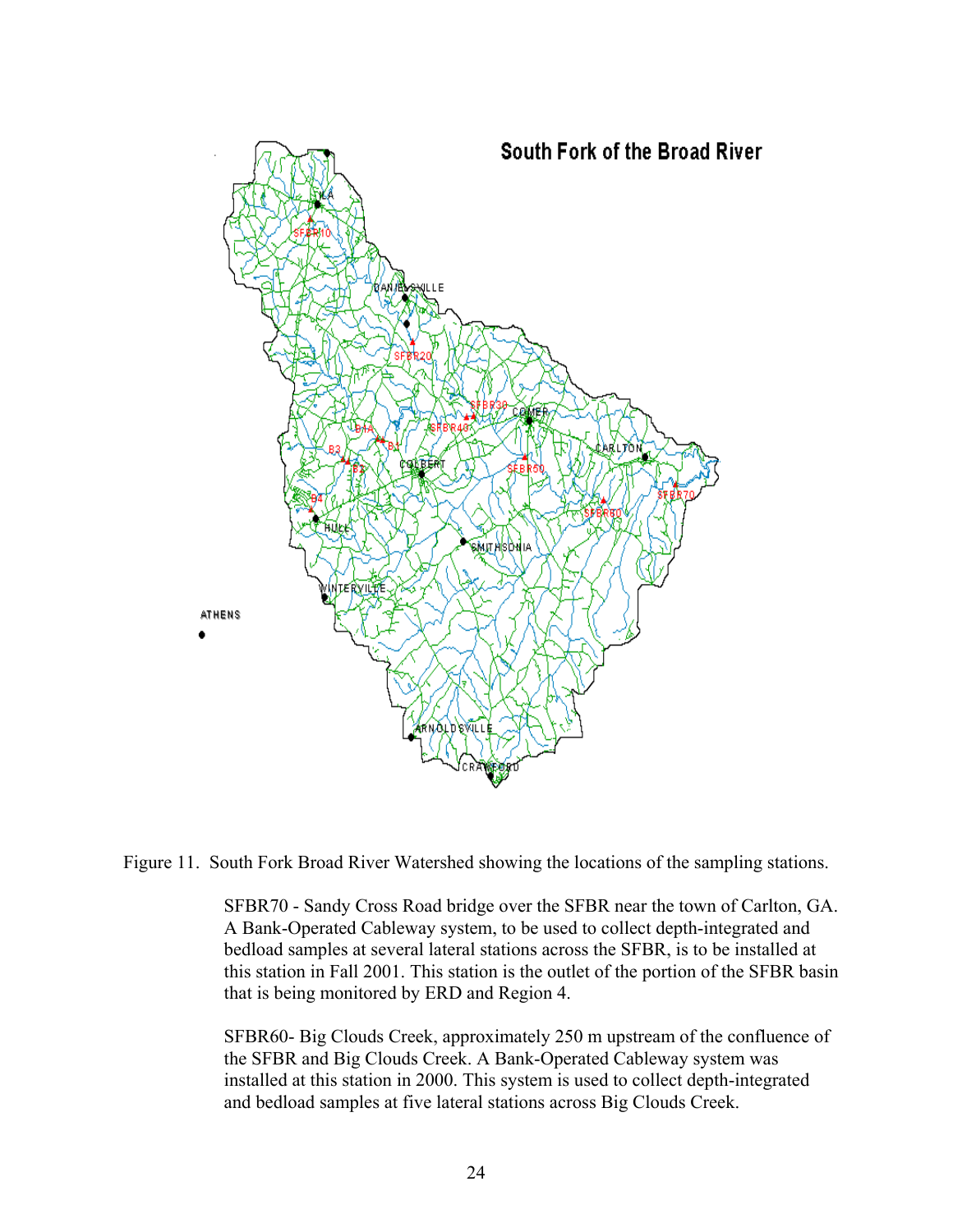SFBR50 - Highway 22 bridge over the SFBR, immediately downstream of the confluence of Beaverdam Creek and the SFBR. **NOTE - THIS SAMPLING STATION WAS DROPPED DUE TO FY 2000 BUDGET CUTS.** 

SFBR40 - Highway 172 bridge over the SFBR, immediately downstream of the confluence of the SFBR and Brush Creek. A Bank-Operated Cableway system was installed at this station in 2000. This system is used to collect depth-integrated and bedload samples at five lateral stations across the SFBR.

SFBR30 - At the wood bridge over Brush Creek on McCarty-Dodd Road. A crane truck is used to collect depth-integrated and bedload samples at thee lateral stations across Brush Creek.

SFBR20 - Approximately 100 m downstream of the three box culverts under Highway 29, located immediately downstream of the confluence of the north and south branches of Double Branch Creek. Depth-integrated and bedload samples are collected by a person wading the creek and using hand-held samplers.

SFBR10 - Old steel bridge over the SFBR, located approximately 40 m downstream of the bridge on Old Ila Road. A crane truck is used to collect depth-integrated and bedload samples at five lateral stations across the SFBR. This is the upstream most monitoring station.

Stations B1, B1A, B2, B3 and B4 on Biger Creek, which is a tributary of Brush Creek. Region 4 has been monitoring these stations, and has developed stage-discharge rating curves for each station.

At the outlet of the Region 4 designated reference watershed (Lightwood Log Creek). This station is being monitored by Region 4.

The rating curves are being determined by installing staff gages at these stations and then measuring the discharges corresponding to at least ten different stages (Stamey 1999).

- 4. The USGS set up a real-time stream gaging station at the Sandy Cross Road bridge (SFBR70). This will provide a continuous stage/discharge hydrograph at the outlet of the basin.
- 5. Rain-event sampling is being performed at the identified sampling stations. Rain-event sampling consists of measuring bedload, suspended load, and nutrient concentrations once every one to two hours during both the rising and falling stages of the runoff hydrograph. Established USGS SOPs for suspended load and bedload measurements (Edwards and Glysson 1998) are being used at these sampling stations. The suspended load will be determined by filtering water samples to be collected using a depth-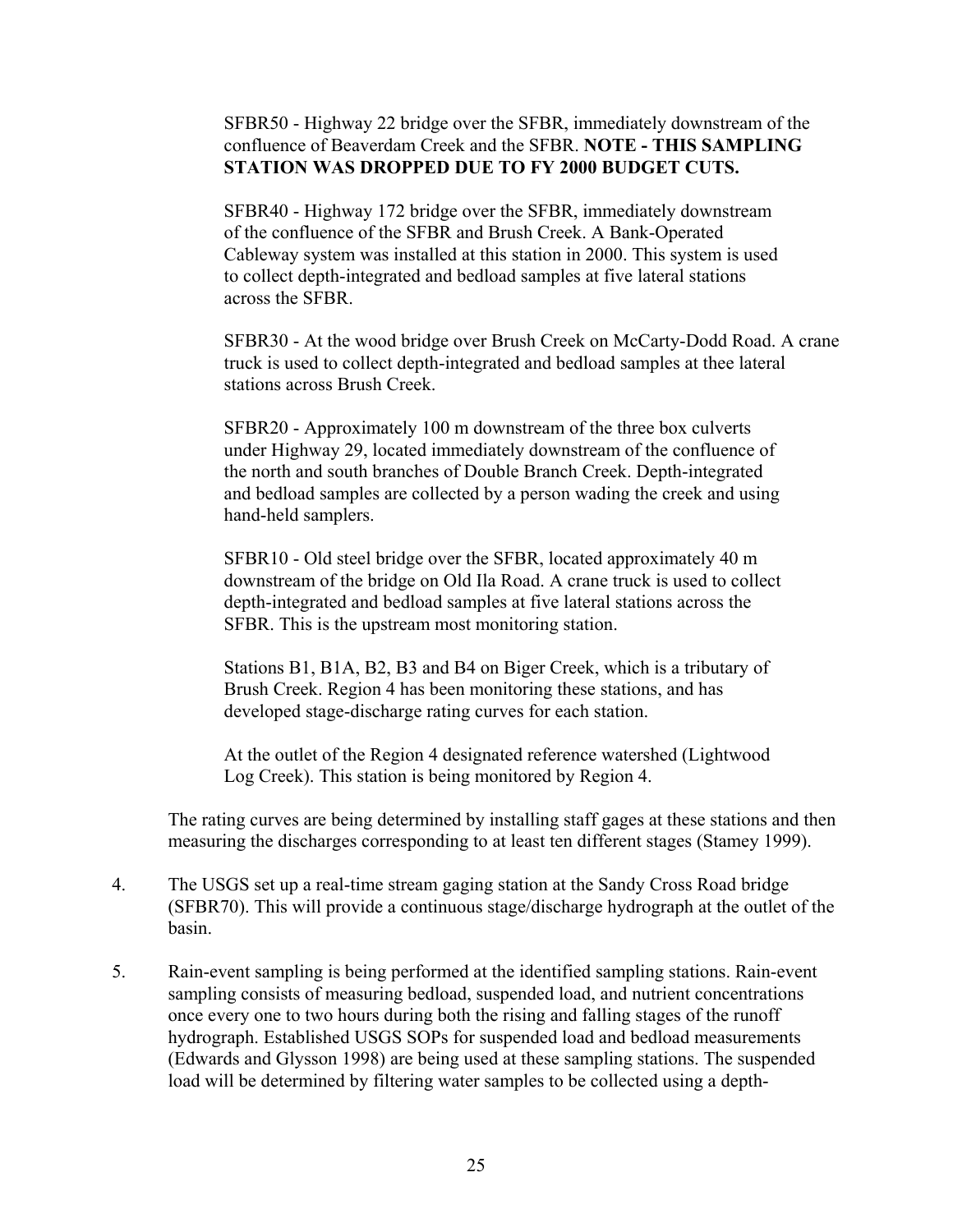integrated sampler (DH-48 and DH-59) and a single-point automatic sampler (ISCO model 6700 portable sampler). A six-inch Helley Smith bedload sampler is being used to measure the bedload at three locations across the SFBR or tributary (at approximately 25%, 50% and 75% of the width from the right bank, facing downstream) at stations SFBR20 and SFBR30, while at sampling stations SFBR10, SFBR40, SFBR60 and SFBR70, the bedload is being measured at five locations across the SFBR or tributary. A 25-lb hand-held bedload sampler is being used at SFBR20, while a 167-lb cable-suspended bedload sampler is being used at the other stations. A depth-integrated sampler is being used to collect a sample at the same three or five locations at each sampling station. A DH-48 hand-held sampler is being used at SFBR20, whereas a DH-59 rope/cable suspended sampler is being used. General information about performing rain-event sediment sampling is given in Section III.B.

- 6. A YSI multi-probe 6920 was installed at each sampling station to measure stage, conductivity, temperature, dissolved oxygen, pH, turbidity, and oxidation-reduction potential (ORP) once every 15 minutes.
- 7. A second ISCO sampler was installed at each sampling station. The samples collected by this sampler will be analyzed using standard U.S. EPA methods (US EPA 1997) to determine concentrations of ammonia, nitrate, orthophosphate, and total phosphorus.
- 8. In addition to these samples/measurements, at least two depth-integrated water samples of sufficient quantity to perform grain size analysis (i.e., sieve and hydrometer analysis) should be collected, one on the rising stage and the other on the falling stage, at each station. Bedload size distribution needs to be measured as well during the rising limb of the runoff hydrograph. Rosgen (1996) describes a method to estimate the size distribution of bedload that is transported during a bankfull event.
- 9. Cross-sectional surveys of the SFBR and the identified tributaries will be performed at approximately 0.10 mile intervals using the stratified random approach, starting at the downstream-most sampling station at the Sandy Cross Road bridge (SFBR70). The major tributaries are the following creeks: Brush, Big Clouds, and the Double Branch (up to the confluence of the South and North Forks). The surveys in these tributaries will start at the confluence with the SFBR and proceed upstream to the sampling stations. The surveys should be performed using a total station, a survey grade GPS unit and other required surveying equipment, and extend out onto both floodplains to a distance at which the elevation is +5 ft that of the banks.
- 10. The following channel characteristics will be observed/measured at each surveyed crosssection: stream width, depth and maximum depth from previous runoff events, channel planform (i.e., straight, bend), profile (i.e., riffle, pool, run), flow type (i.e., rapid, slow), features (i.e., point bars, shoals, chutes, snags, debris), and bed form features (i.e., ripples, sand bars, armoring).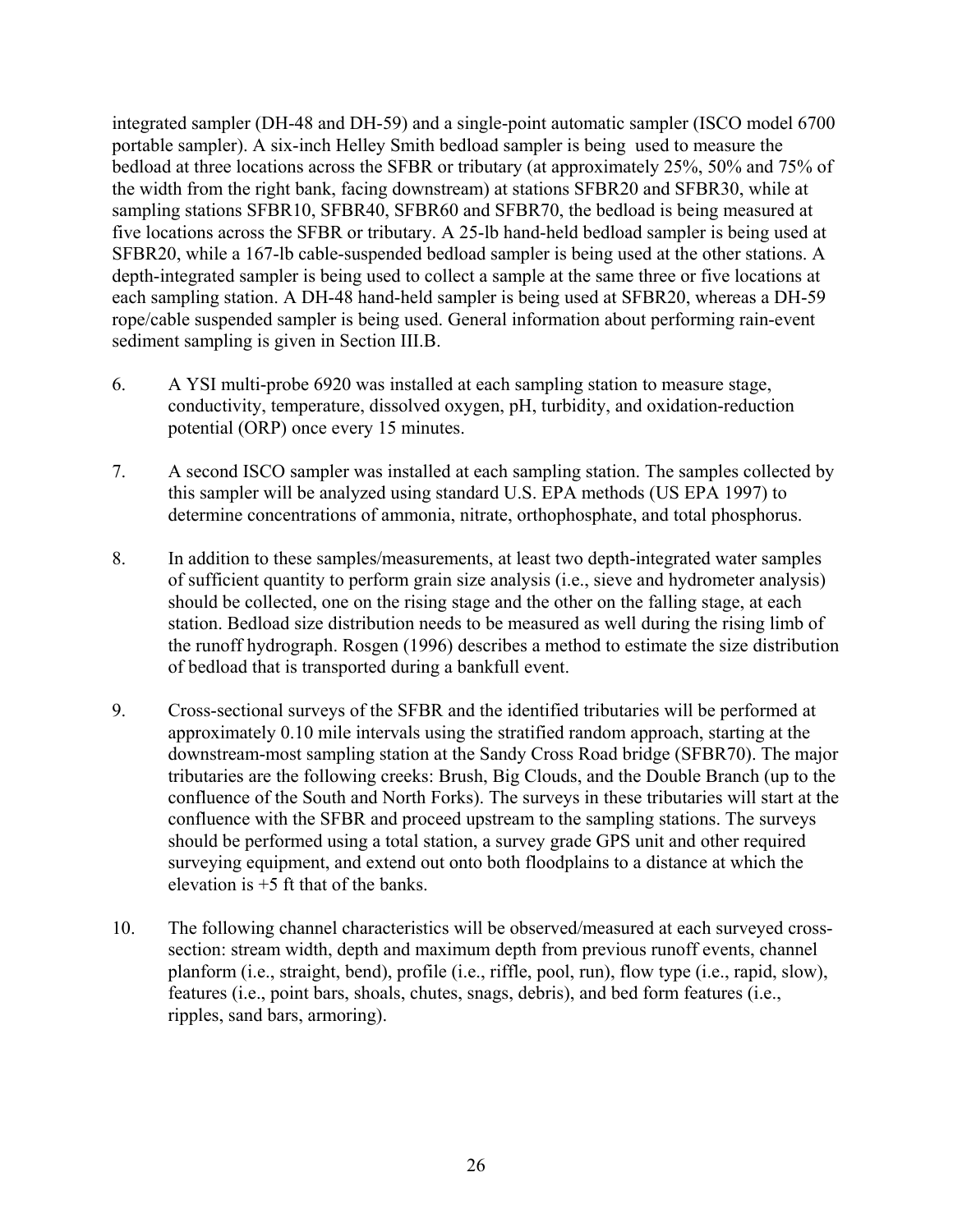- 11. Stream bank erosion potential will be evaluated at the surveyed cross-sections using bank pins, as described by Rosgen (1996). In addition, bank height and slope will be measured, and the bank status (i.e., protected with vegetation, eroding, stable), bank material (i.e., clay, silt, sand, exposed roots), and vegetation type and percent cover will be noted.
- 12. Channel stability will be monitored at selected surveyed cross-sections. Specifically, this includes evaluating vertical or bed stability, lateral stability, and changes in bed material size distribution. The methods described by Rosgen (1996) should be used to perform this monitoring.
- 13. Particle size distributions of channel bed materials at five lateral positions at each surveyed cross-section are being determined using sieve and hydrometer analysis. Sediment cores will be collected at each cross-section at the following five locations: 1) thalweg, 2) one-half the distance from the thalweg to the right bank (looking downstream), 3) one-half the distance from the thalweg to the left bank, 4) right bank, and 5) left bank. The locations of the second and third cores will vary somewhat depending on the river morphology.
- 14. River reach assessment should be performed at selected surveyed cross-sections. In general, river reach assessment should include channel planform (e.g., bar morphology), riparian vegetation, channel evolution model status (Schumm *et al.* 1986), bank properties, and bank and backslope erosion processes. Overall geomorphic condition and aquatic habitat should be assessed with a stream reach inventory model (Pfankuch 1975) and the habitat assessment form (Plafkin *et al.* 1989) or an appropriate habitat assessment model.

### **III.B Rain-event Sediment Sampling Procedures**

The procedures described in this section relate to the fifth task (i.e., rain-event sampling) given in the previous section. Detailed information related to the measurement methods for sediment sampling using the depth-integrated samplers and the bedload samplers are given elsewhere (Edwards and Glysson 1998; Pruitt *et al.* 1999). Generic procedures for performing rain-event sediment sampling using the referenced sediment samplers and measurement methods are described in this section.

The following data need to be collected at each sampling station:

- Continuous stage (i.e., water surface elevation) and temperature record over the duration of the runoff event. These data can be collected using, e.g., a YSI multiprobe 6920.
- $\bullet$  Rainfall rate and amount using, e.g., a tipping bucket rain gage.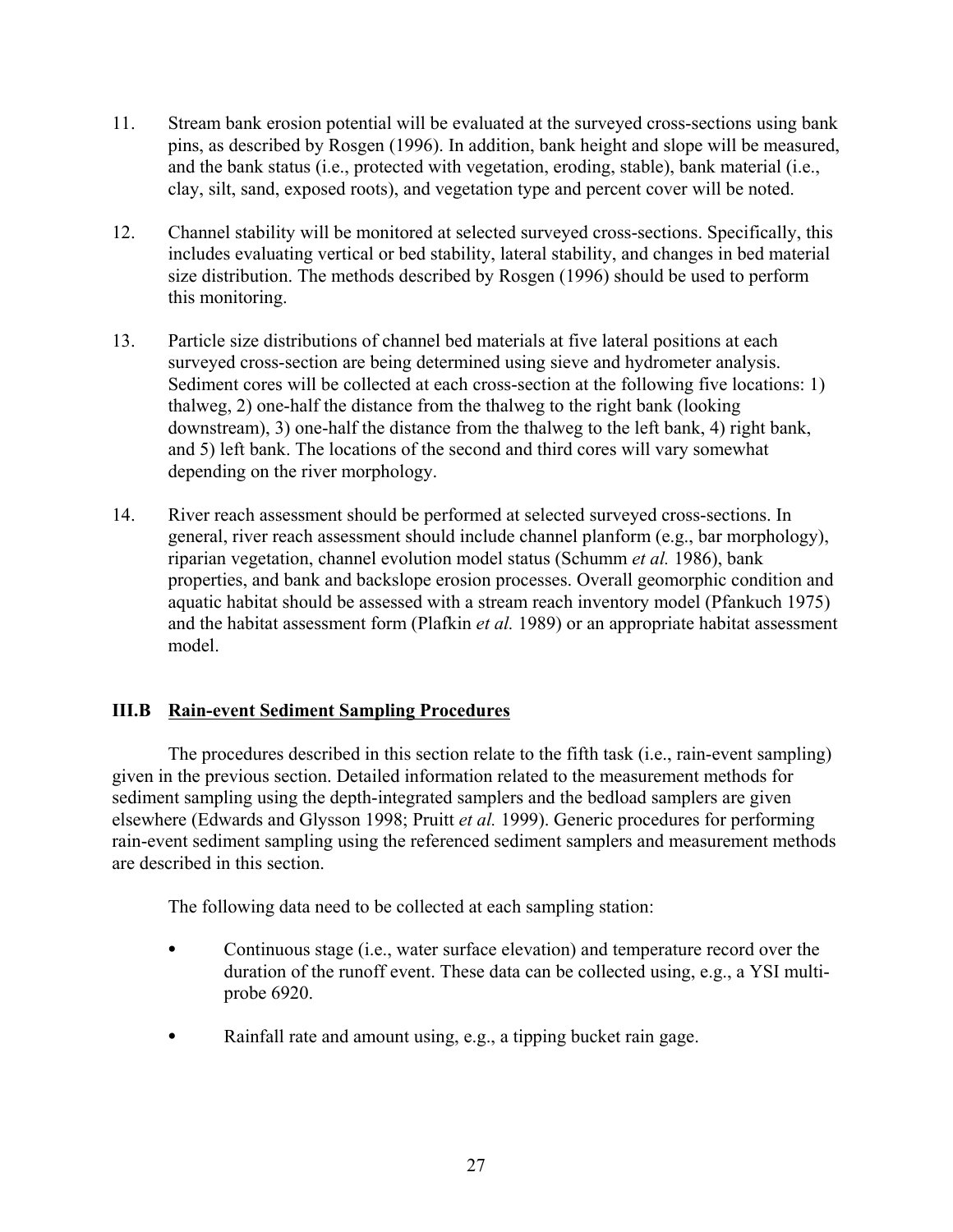Depth-integrated samples and bedload samples need to be collected at the relative lateral positions described in the previous section over the duration of the runoff hydrograph. These samples should be collected once every one-to-two hours, ideally starting before the water starts rising in the river due to runoff. These measurements will enable determination of the total sediment load hydrograph.

In order to calculate the discharge hydrograph during the runoff event using the measured stage hydrograph, a stage-discharge rating curve needs to be determined at each sampling station using the method described by Carter and Davidian (1968). In addition, a cross-sectional survey (as described in task 9 in the previous section) of the stream/river at each sampling station needs to be performed.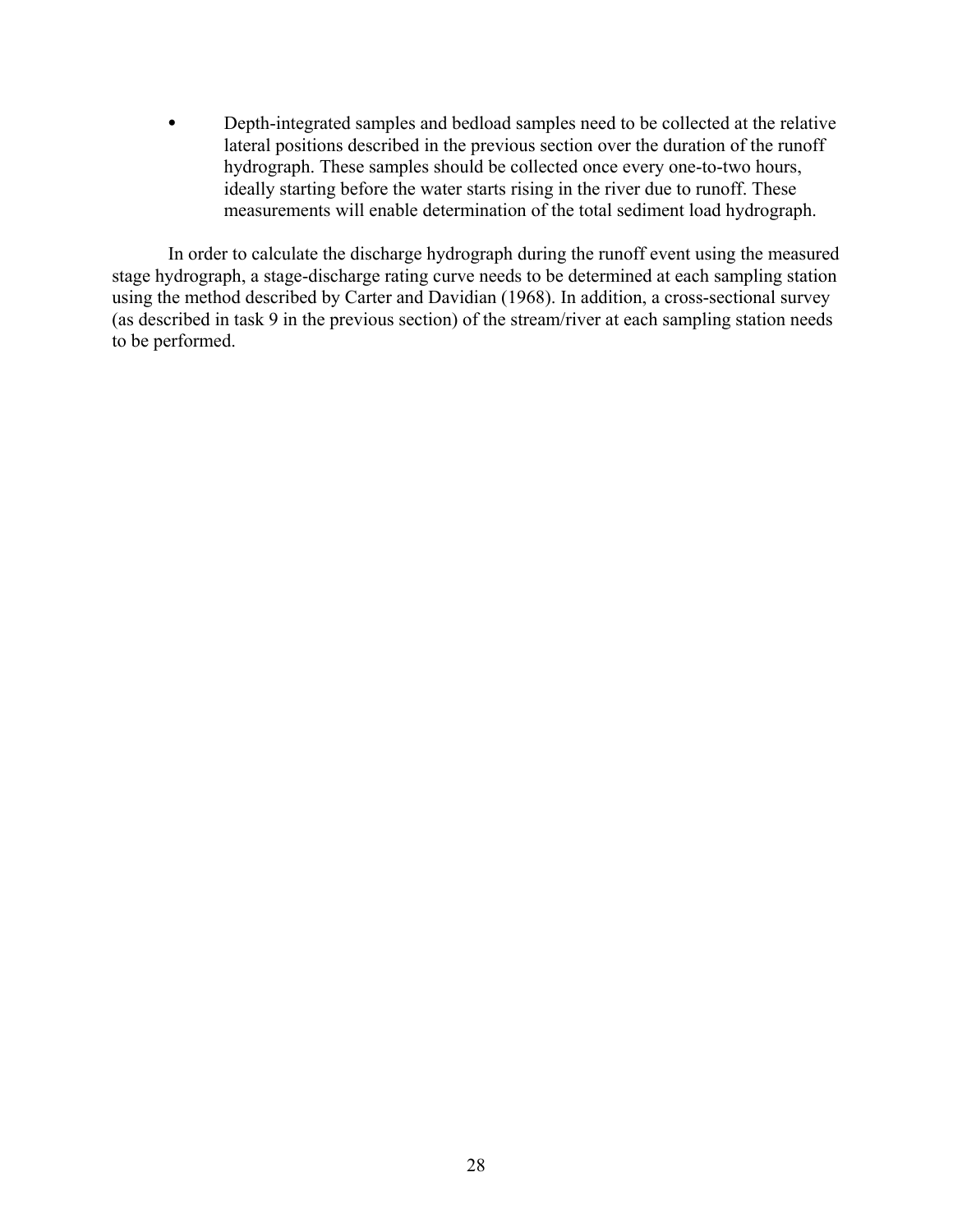# **Appendix A**

# **Contents on Distributed CD**

| <b>Folders</b>               | <b>Contents</b>                                                             |
|------------------------------|-----------------------------------------------------------------------------|
| <b>Brandywine Creek</b>      | Input files for EFDC1D simulation of the Brandywine Creek<br>stream network |
| <b>HSPF</b> Linkage          | Files, including executable and input files, to run the Mkinp1d<br>program  |
| <b>LA River</b>              | Input files for EFDC1D simulation of the Los Angeles River                  |
| <b>Files</b>                 | <b>Contents</b>                                                             |
| EFDC.CMN                     | ASCII file containing common blocks for the EFDC1D model.                   |
| EFDC.PAR                     | ASCII file containing parameter statements for the EFDC1D<br>model.         |
| EFDC1D.F                     | ASCII file containing the EFDC1D FORTRAN program.                           |
| <b>EFDCmapInstall</b>        | Binary file that installs the EFDC map utility.                             |
| GenScn WDMUtil_WinHSPF_2.0.5 | Binary file that installs the modified version of<br>GenScn.                |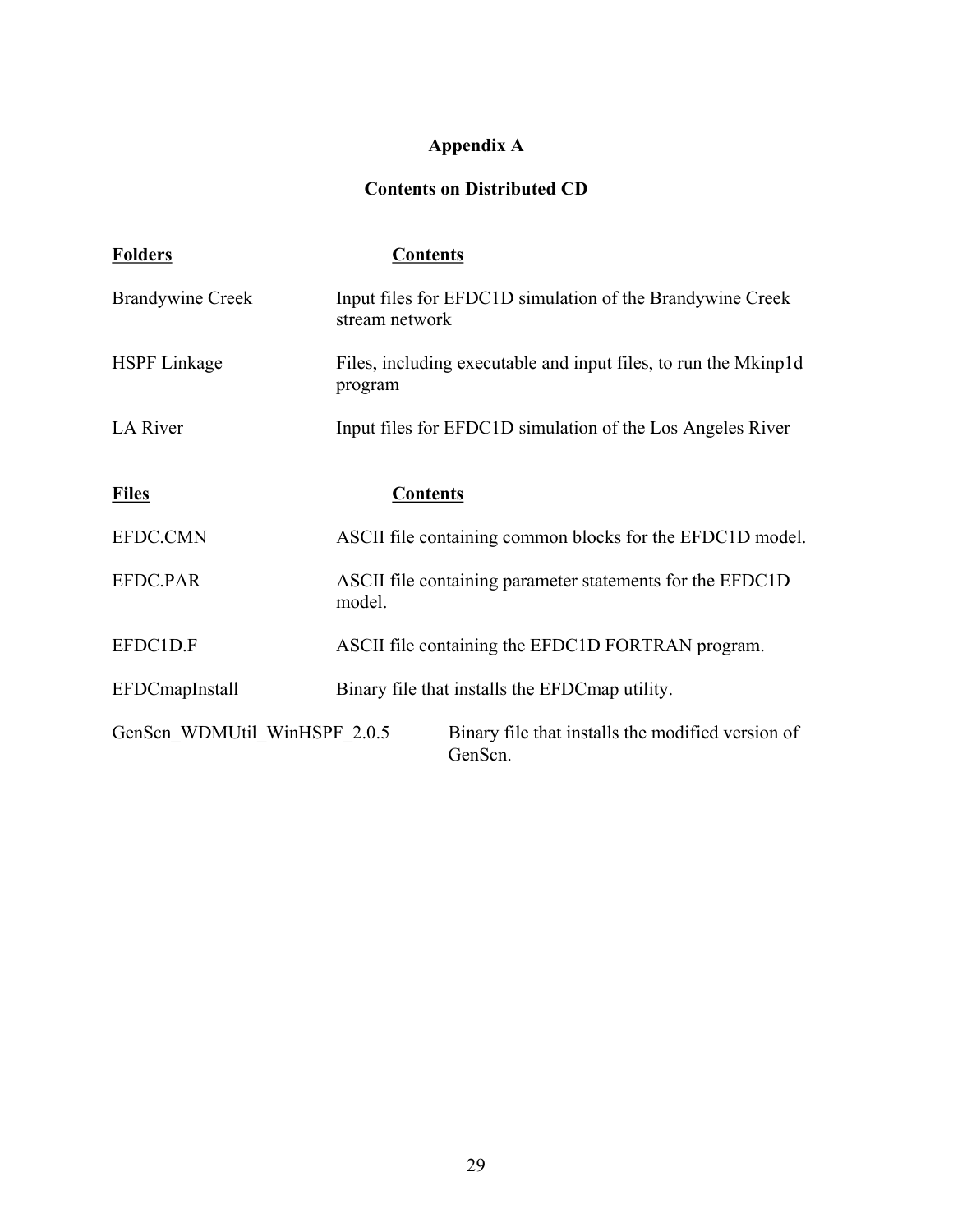### **Appendix B**

#### **Instructions for Installing and Using EFDC1D Visualization Software (GenScn)**

- 1. Install the GenScn 2.0.5 package:
	- a. Copy the GenScn\_WDMUtil\_WinHSPF\_2.0.5.exe file from the distribution CD to a hard drive on your computer.
	- b. Double click on this file inside Windows Explore.
- 2. Install the EFDCMap utility:
	- a. Copy the EFDCmapInstall.exe file from the distribution CD to a hard drive on your computer.
	- b. Double click on this file inside Windows Explore.
- 3. Run EFDCMap utility Open dump1d.out file Write shape file (use name: brandy) When asked if you want to add to map file or create a new one, select "Yes" (use name: brandy.map) Exit
- 4. Run GenScn

maximize window

File > New Project

For the map file, click "Select", and choose brandy.map Change "File Type" to EFDC in drop-down menu Click Add from File Browse/Select and then Open dump1d.out file Click OK at bottom

File > Save Project As

Enter a project name (e.g., brandy)

Exit (unless going on to step 5)

5. Run GenScn (if not already open)

Maximize window

Open Project Browse/Select brandy(.sta)

 $Map > Change to List (if map is not in list form)$ 

Select Constituent/Location/Scenario

(scenario = dump1d file name)

 $(constituent = parameter name(s) from dump1d file)$ 

 $(location = node number(s))$ 

You can choose more than one of each category if desired

The "OBSERVED" scenario is normally empty for this type of project unless added separately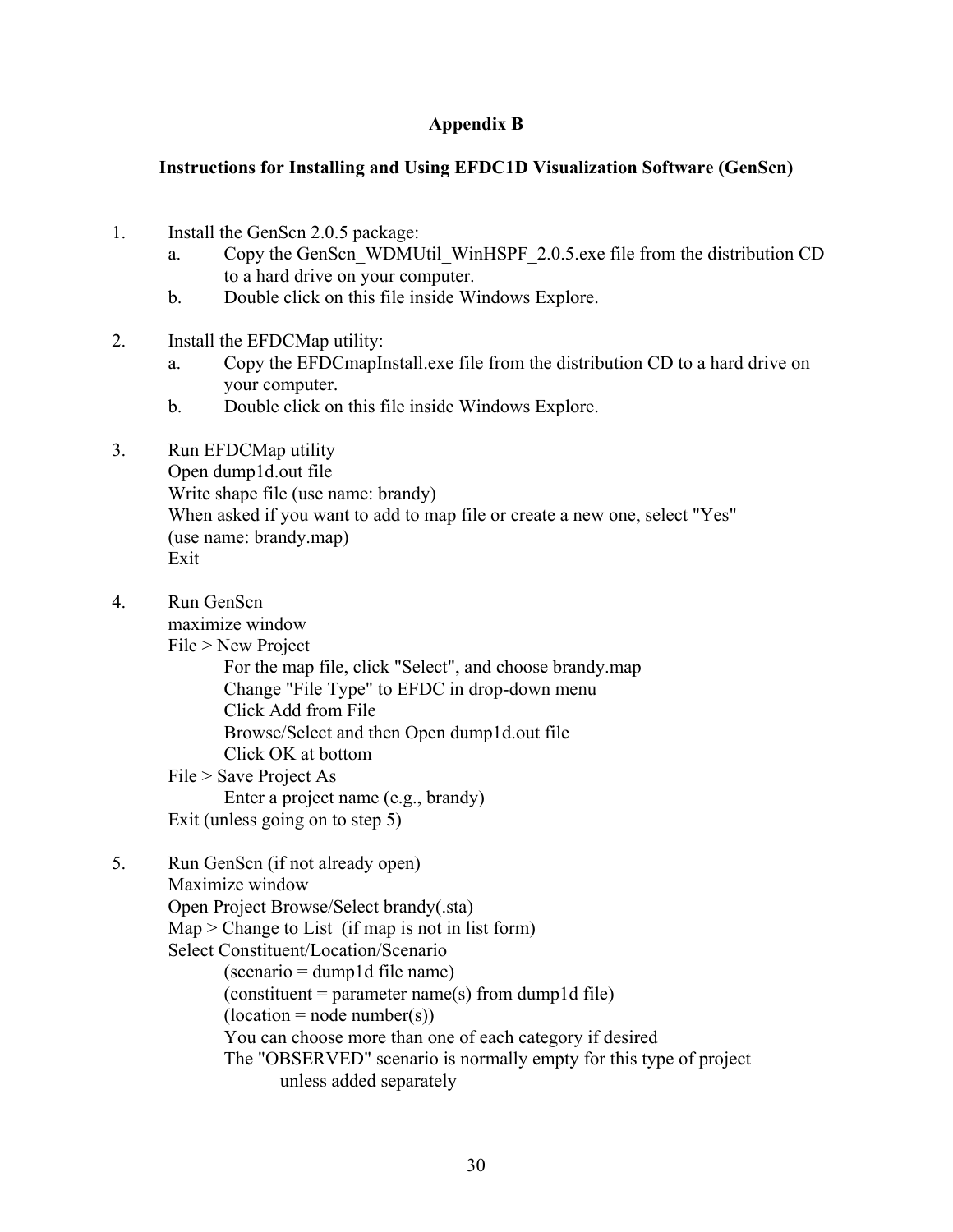Click + key in Time Series window Select/click on time series of interest in Time Series window Click on Generate Graphs in Analysis window (or Analysis > Graph) The Generate Graphs button looks like 5 vertical red bars on a bar chart Etc. (refer to GenScn documentation for details of using GenScn features for analysis of data)

Note: you can ignore steps 2 and 3 and the parts of 4 related to the Map if you want to just open the dump1d.out file and plot various parameters without access to the "visual" map of the stream.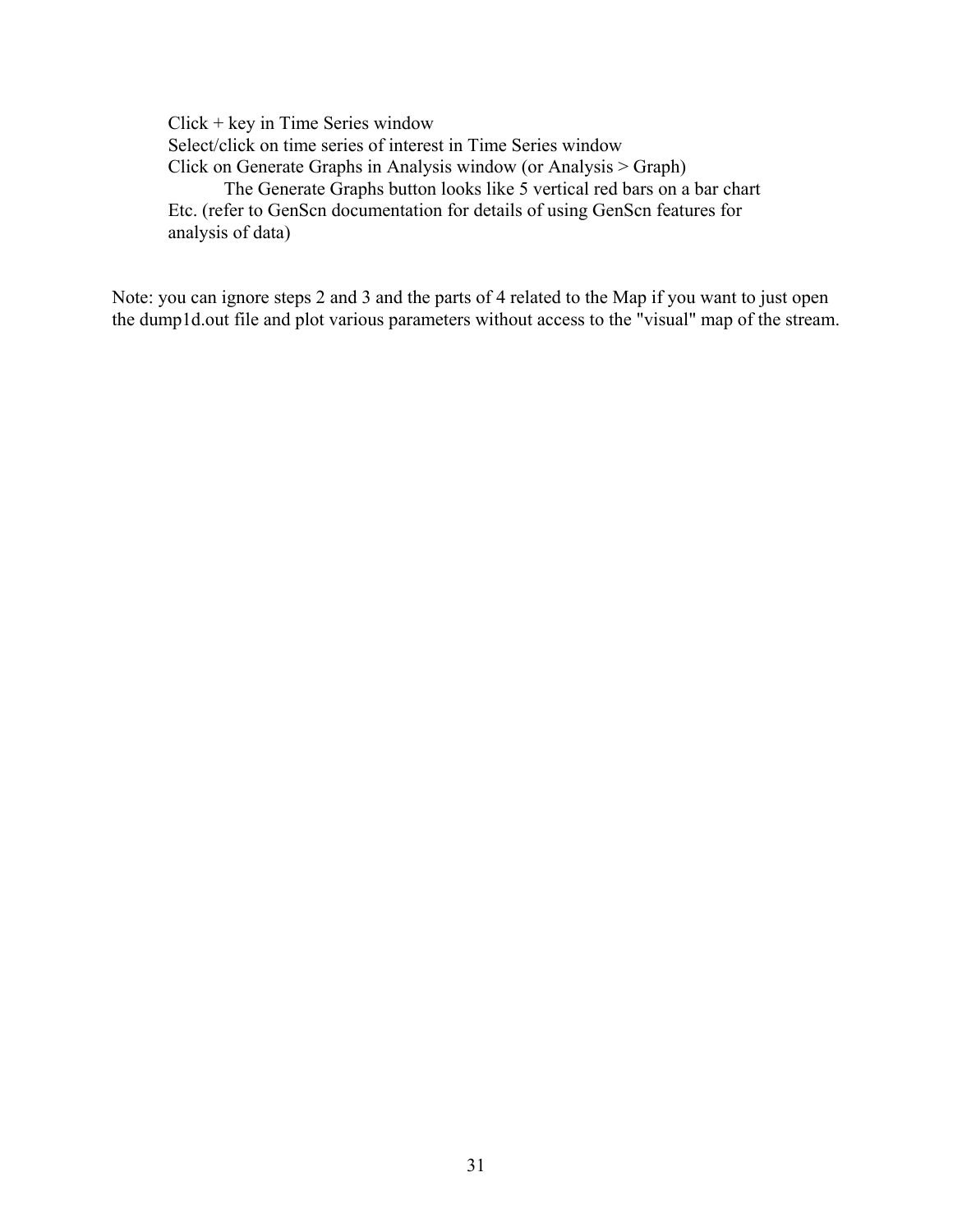### **REFERENCES**

Bicknell, B.R., J.C. Imhoff, J.L Kittle Jr., A.S. Donigian Jr., and R.C. Johanson. 1997. Hydrological Simulation Program - FORTRAN, User's Manual for Release 11: EPA/600/R-97/080. U.S. Environmental Protection Agency, National Exposure Research Laboratory, Athens, GA.

Carter, R.W., and J. Davidian. 1968. "General procedure for gaging streams," U.S. Geological Survey, Techniques of Water-Resources Investigations of the U.S. Geological Survey, Book 3, Applications of Hydraulics, Chapter A6 (TWRI 3-A6), 13 pp.

Edwards, T.K., and G.D. Glysson. 1998. "Field Methods for Measurement of Fluvial Sediment," U.S. Geological Survey, Techniques of Water-Resources Investigations of the U.S. Geological Survey, Book 3, Applications of Hydraulics, Chapter C2 (TWRI 3-C2), 89 pp.

Hamrick, J. M., 1992. "A three-dimensional environmental fluid dynamics computer code: Theoretical and computational aspects," The College of William and Mary, Virginia Institute of Marine Science, Special Report 317, 63 pp.

Hamrick, J. M. 1996. "Users manual for the environmental fluid dynamic computer code," The College of William and Mary, Virginia Institute of Marine Science, Special Report 328, 224 pp.

Hamrick, J. M. 2001. "EFDC1D – A One Dimensional Hydrodynamic and Sediment Transport Model for River and Stream Networks, Model Theory and Users Guide," Technical Report, U.S. EPA National Exposure Research Laboratory, Athens, GA and U.S. EPA Office of Science and Technology, Washington, DC.

Hamrick, J. M., and T. S. Wu, 1997. "Computational design and optimization of the EFDC/HEM3D surface water hydrodynamic and eutrophication models," Next Generation Environmental Models and Computational Methods*.* G. Delich and M. F. Wheeler, Eds., Society of Industrial and Applied Mathematics, Philadelphia, 143-156.

Harrelson, C.C., C.L. Rawlins and J.P. Potyondy. 1994. "Stream channel reference sites: An illustrated guide to field technique," United States Department of Agriculture, Forest Service, Rocky Mountain Forest and Range Experiment Station, Fort Collins, CO. General Technical Report RM-245.

Kittle, J.L., Jr., A.M. Lumb, Hummel, P.R., Duda, P.B., and Gray, M.H. 1998. "A Tool for the Generation and Analysis of Model Simulation Scenarios for Watersheds (GenScn)," U.S. Geological Survey Water-Resources Investigations Report 98-4134.

Leopold, L.B. 1994. A View of the River, Harvard University Press.